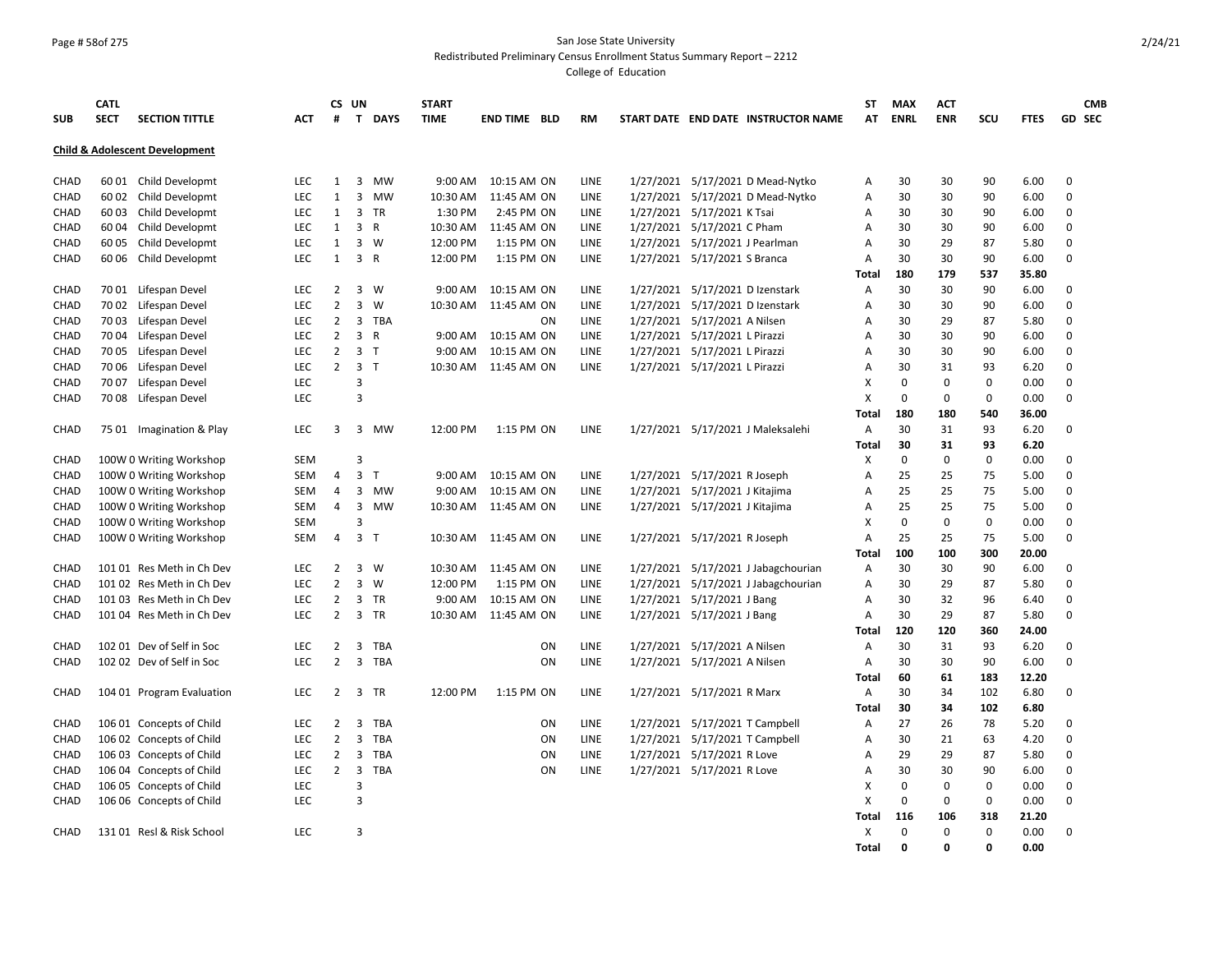# Page # 59of 275 San Jose State University

Redistributed Preliminary Census Enrollment Status Summary Report – 2212

|            | <b>CATL</b> |                                |            |                | CS UN          |                | <b>START</b>      |                       |    |             |                                         | <b>ST</b>      | <b>MAX</b>  | <b>ACT</b>     |             |             | <b>CMB</b>                   |  |
|------------|-------------|--------------------------------|------------|----------------|----------------|----------------|-------------------|-----------------------|----|-------------|-----------------------------------------|----------------|-------------|----------------|-------------|-------------|------------------------------|--|
| <b>SUB</b> | <b>SECT</b> | <b>SECTION TITTLE</b>          | <b>ACT</b> | #              |                | T DAYS         | <b>TIME</b>       | <b>END TIME BLD</b>   |    | RM          | START DATE END DATE INSTRUCTOR NAME     | AT             | <b>ENRL</b> | <b>ENR</b>     | SCU         | <b>FTES</b> | <b>GD SEC</b>                |  |
| CHAD       |             | 149 01 Child Health & Act      | LEC        | $\overline{2}$ | $\overline{3}$ | $\mathsf{R}$   |                   | 10:30 AM  11:45 AM ON |    | LINE        | 1/27/2021 5/17/2021 L Pirazzi           | Α              | 40          | 20             | 60          | 4.00        | $\mathbf{0}$<br>$\mathsf{C}$ |  |
| CHAD       |             | 149 02 Child Health & Act      | <b>LEC</b> |                | 3              |                |                   |                       |    |             |                                         | х              | 0           | 0              | 0           | 0.00        | 0                            |  |
| KIN        |             | 149 02 Child Health & Act      | <b>LEC</b> |                | 3              |                |                   |                       |    |             |                                         | X              | 0           | 0              | 0           | 0.00        | 0                            |  |
| CHAD       |             | 149 03 Child Health & Act      | LEC        | 2              |                | 3 R            |                   | 10:30 AM  11:45 AM ON |    | LINE        | 1/27/2021 5/17/2021 L Pirazzi           | Α              | 40          | 20             | 60          | 4.00        | $\mathbf{0}$<br><b>C</b>     |  |
|            |             |                                |            |                |                |                |                   |                       |    |             |                                         | Total          | 80          | 40             | 120         | 8.00        |                              |  |
| CHAD       |             | 150 01 Devlp Comm Compet       | <b>LEC</b> | 2              | 3              | <b>MW</b>      | 1:30 PM           | 2:45 PM ON            |    | LINE        | 1/27/2021 5/17/2021 D Mead-Nytko        | A              | 30          | 29             | 87          | 5.80        | 0                            |  |
| CHAD       |             | 150 02 Devlp Comm Compet       | <b>LEC</b> | $\overline{2}$ | 3              | M              | 10:30 AM          | 11:45 AM ON           |    | LINE        | 1/27/2021 5/17/2021 T O'Donnell-Johnson | Α              | 30          | 31             | 93          | 6.20        | 0                            |  |
| CHAD       |             | 150 03 Devlp Comm Compet       | <b>LEC</b> |                | 3              |                |                   |                       |    |             |                                         | х              | 0           | 0              | 0           | 0.00        | 0                            |  |
| CHAD       |             | 150 04 Devlp Comm Compet       | <b>LEC</b> | $\overline{2}$ | $\overline{3}$ | TR             | 1:30 PM           | 2:45 PM ON            |    | LINE        | 1/27/2021 5/17/2021 J Bang              | Α              | 30          | 30             | 90          | 6.00        | 0                            |  |
| CHAD       |             | 150 05 Devlp Comm Compet       | <b>LEC</b> |                | 3              |                |                   |                       |    |             |                                         | X              | 0           | 0              | 0           | 0.00        | 0                            |  |
| CHAD       |             | 150 06 Devlp Comm Compet       | <b>LEC</b> | 2              |                | 3 R            | 10:30 AM          | 11:45 AM ON           |    | LINE        | 1/27/2021 5/17/2021 L Lasman            | A              | 30          | 24             | 72          | 4.80        | 0                            |  |
| CHAD       |             | 150 07 Devlp Comm Compet       | <b>LEC</b> | 2              |                | 3 R            | 3:00 PM           | 4:15 PM ON            |    | LINE        | 1/27/2021 5/17/2021 L Lasman            | Α              | 30          | 24             | 72          | 4.80        | 0                            |  |
|            |             |                                |            |                |                |                |                   |                       |    |             |                                         | Total          | 150         | 138            | 414         | 27.60       |                              |  |
| CHAD       |             | 151 01 Dev Literacy in Div Soc | <b>LEC</b> | 2              |                | 3 <sub>T</sub> | 9:00 AM           | 10:15 AM ON           |    | LINE        | 1/27/2021 5/17/2021 T O'Donnell-Johnson | Α              | 30          | 30             | 90          | 6.00        | 0                            |  |
| CHAD       |             | 151 02 Dev Literacy in Div Soc | <b>LEC</b> | $\overline{2}$ |                | 3 <sub>T</sub> | 10:30 AM          | 11:45 AM ON           |    | LINE        | 1/27/2021 5/17/2021 T O'Donnell-Johnson | Α              | 30          | 32             | 96          | 6.40        | 0                            |  |
|            |             |                                |            |                |                |                |                   |                       |    |             |                                         | Total          | 60          | 62             | 186         | 12.40       |                              |  |
| CHAD       |             | 152 01 Foundations EC Cur      | LEC        | 2              |                | 3 M            | 9:00 AM           | 10:15 AM ON           |    | LINE        | 1/27/2021 5/17/2021 T O'Donnell-Johnson | Α              | 30          | 32             | 96          | 6.40        | 0                            |  |
|            |             |                                |            |                |                |                |                   |                       |    |             |                                         | Total          | 30          | 32             | 96          | 6.40        |                              |  |
| CHAD       |             | 157 01 Supervising Adults      | <b>LEC</b> | $\overline{2}$ |                | 3 W            | 12:00 PM          | 1:15 PM ON            |    | LINE        | 1/27/2021 5/17/2021 D Izenstark         | Α              | 30          | 28             | 84          | 5.60        | 0                            |  |
| CHAD       |             | 157 02 Supervising Adults      | LEC        |                | $\overline{3}$ |                |                   |                       |    |             |                                         | x              | $\Omega$    | $\mathbf 0$    | 0           | 0.00        | 0                            |  |
| CHAD       |             | 157 03 Supervising Adults      | <b>LEC</b> | $\overline{2}$ | 3              | W              | 1:30 PM           | 2:45 PM ON            |    | LINE        | 1/27/2021 5/17/2021 K Cross             | Α              | 30          | 30             | 90          | 6.00        | $\mathbf 0$                  |  |
|            |             |                                |            |                |                |                |                   |                       |    |             |                                         | Total          | 60          | 58             | 174         | 11.60       |                              |  |
| CHAD       |             | 158 01 Prac Ch/Youth           | <b>LEC</b> | 2              | 3              | M              | 3:00 PM           | 3:50 PM ON            |    | <b>LINE</b> | 1/27/2021 5/17/2021 E Middaugh          | A              | 30          | 32             | 32          | 6.40        | 0                            |  |
| CHAD       |             | 158 02 Prac Ch/Youth           | LAB        | 15             |                | 0 TBA          |                   |                       | ON | LINE        | 1/27/2021 5/17/2021 E Middaugh          | Α              | 30          | 32             | 64          | 0.00        | 0                            |  |
|            |             |                                |            |                |                |                |                   |                       |    |             |                                         | Total          | 60          | 64             | 96          | 6.40        |                              |  |
| CHAD       |             | 159 01 Child Dev K-8 Prac      | <b>LEC</b> |                | $\mathbf{R}$   |                |                   |                       |    |             |                                         | х              | 0           | 0              | $\mathbf 0$ | 0.00        | 0                            |  |
| CHAD       |             | 159 02 Child Dev K-8 Prac      | LAB        | 15             | 0              | TBA            |                   |                       | ON | LINE        | 1/27/2021 5/17/2021 P Oakes             | Α              | 30          | 30             | 60          | 0.00        | 0                            |  |
| CHAD       |             | 159 03 Child Dev K-8 Prac      | <b>LEC</b> | $\overline{2}$ | 3              | R              | 1:30 PM           | 2:20 PM ON            |    | LINE        | 1/27/2021 5/17/2021 P Oakes             | Α              | 30          | 30             | 30          | 6.00        | 0                            |  |
| CHAD       |             | 159 06 Child Dev K-8 Prac      | LAB        | 15             | $\mathbf 0$    | TBA            |                   |                       | ON | LINE        | 1/27/2021 5/17/2021 P Oakes             | Α              | 30          | 25             | 50          | 0.00        | 0                            |  |
| CHAD       |             | 159 07 Child Dev K-8 Prac      | LEC.       | $\overline{2}$ |                | $3 \, M$       | 12:00 PM          | 12:50 PM ON           |    | LINE        | 1/27/2021 5/17/2021 P Oakes             | Α              | 30          | 25             | 25          | 5.00        | 0                            |  |
|            |             |                                |            |                |                |                |                   |                       |    |             |                                         | Total          | 120         | 110            | 165         | 11.00       |                              |  |
| CHAD       |             | 160 01 Child Dev Pract         | <b>LEC</b> | $\overline{2}$ |                | 3 TBA          |                   |                       | ON | LINE        | 1/27/2021 5/17/2021 J Foster            | $\overline{A}$ | 30          | 37             | 37          | 7.40        | 0                            |  |
| CHAD       |             | 160 02 Child Dev Pract         | LAB        | 15             | $\mathbf{0}$   | M              | $9:00 \text{ AM}$ | 12:00 PM ON           |    | <b>LINE</b> | 1/27/2021 5/17/2021 J Foster            | A              | 5           | 7              | 14          | 0.00        | 0                            |  |
| CHAD       |             | 160 03 Child Dev Pract         | LAB        | 15             |                | 0 <sub>T</sub> | 9:00 AM           | 12:00 PM ON           |    | LINE        | 1/27/2021 5/17/2021 J Foster            | A              | 5           | 6              | 12          | 0.00        | 0                            |  |
| CHAD       |             | 160 04 Child Dev Pract         | LAB        | 15             |                | $0 \quad W$    | 9:00 AM           | 12:00 PM ON           |    | LINE        | 1/27/2021 5/17/2021 J Foster            | A              | 5           | 6              | 12          | 0.00        | 0                            |  |
| CHAD       |             | 160 05 Child Dev Pract         | LAB        | 15             |                | 0 R            | 9:00 AM           | 12:00 PM ON           |    | <b>LINE</b> | 1/27/2021 5/17/2021 J Foster            | A              | 5           | $\overline{7}$ | 14          | 0.00        | 0                            |  |
| CHAD       |             | 160 06 Child Dev Pract         | LAB        | 15             |                | 0 <sub>T</sub> | 3:00 PM           | 6:00 PM ON            |    | LINE        | 1/27/2021 5/17/2021 J Fraser            | A              | 5           | 6              | 12          | 0.00        | 0                            |  |
| CHAD       |             | 160 07 Child Dev Pract         | LAB        |                | ŋ              |                |                   |                       |    |             |                                         | X              | 0           | 0              | 0           | 0.00        | 0                            |  |
| CHAD       |             | 160 08 Child Dev Pract         | LAB        | 15             |                | 0 R            | 3:00 PM           | 6:00 PM ON            |    | LINE        | 1/27/2021 5/17/2021 J Fraser            | A              | 5           | 5              | 10          | 0.00        | 0                            |  |
|            |             |                                |            |                |                |                |                   |                       |    |             |                                         |                | 60          | 74             | 111         | 7.40        |                              |  |
|            |             |                                |            |                |                |                |                   |                       |    |             |                                         | Total          |             |                |             |             |                              |  |
| CHAD       |             | 161 01 Ch Care Admin II        | <b>LEC</b> | 3              | 3              | TBA            |                   |                       | ON | LINE        | 1/27/2021 5/17/2021 M Conroy            | Α              | 30          | 30             | 90          | 6.00        | 0                            |  |
| CHAD       |             | 161 02 Ch Care Admin II        | <b>LEC</b> | 3              | 3              | TBA            |                   |                       | ON | <b>LINE</b> | 1/27/2021 5/17/2021 M Conroy            | Α              | 30          | 28             | 84          | 5.65        | 1                            |  |
|            |             |                                |            |                |                |                |                   |                       |    |             |                                         | Total          | 60          | 58             | 174         | 11.65       |                              |  |
| CHAD       |             | 162 01 Chld/Adol Mult Soc      | <b>LEC</b> | 2              | 3              | TBA            |                   |                       | ON | LINE        | 1/27/2021 5/17/2021 A Shah              | Α              | 30          | 31             | 93          | 6.20        | 0                            |  |
| CHAD       |             | 162 02 Chld/Adol Mult Soc      | LEC        |                | 3              |                |                   |                       |    |             |                                         | Χ              | 0           | 0              | 0           | 0.00        | 0                            |  |
| CHAD       |             | 162 03 Chld/Adol Mult Soc      | <b>LEC</b> | $\overline{2}$ |                | 3 W            | 12:00 PM          | 1:15 PM ON            |    | <b>LINE</b> | 1/27/2021 5/17/2021 K Cross             | A              | 30          | 32             | 96          | 6.40        | $\Omega$                     |  |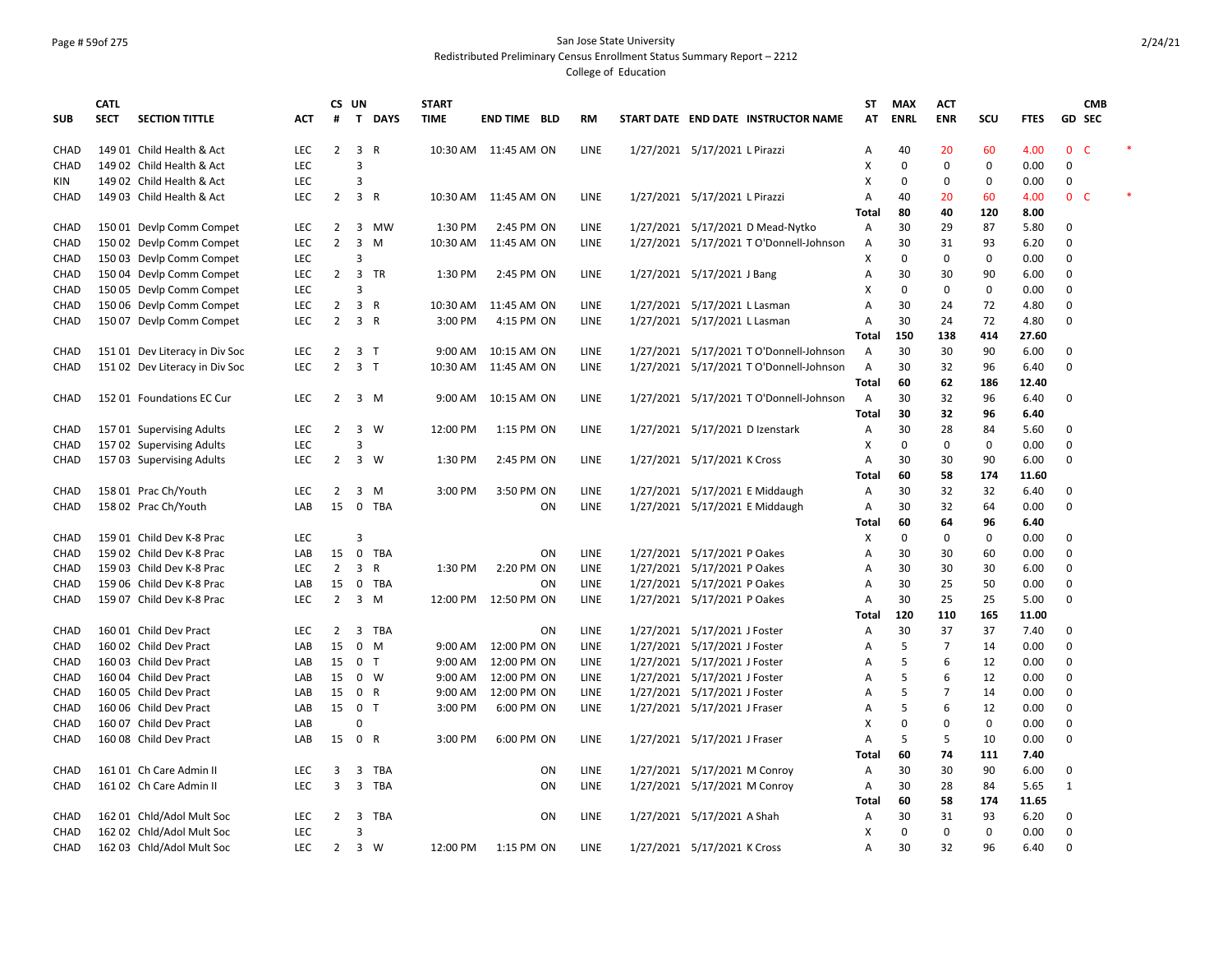# Page # 60of 275 San Jose State University

Redistributed Preliminary Census Enrollment Status Summary Report – 2212

|             | <b>CATL</b> |                               |            |                | CS UN          |                | <b>START</b> |                       |             |                                     | ST           | <b>MAX</b>  | <b>ACT</b>   |             |             |              | <b>CMB</b>    |
|-------------|-------------|-------------------------------|------------|----------------|----------------|----------------|--------------|-----------------------|-------------|-------------------------------------|--------------|-------------|--------------|-------------|-------------|--------------|---------------|
| <b>SUB</b>  | <b>SECT</b> | <b>SECTION TITTLE</b>         | <b>ACT</b> | #              |                | T DAYS         | <b>TIME</b>  | <b>END TIME BLD</b>   | <b>RM</b>   | START DATE END DATE INSTRUCTOR NAME | AT           | <b>ENRL</b> | <b>ENR</b>   | SCU         | <b>FTES</b> |              | <b>GD SEC</b> |
|             |             |                               |            |                |                |                |              |                       |             |                                     | <b>Total</b> | 60          | 63           | 189         | 12.60       |              |               |
| CHAD        |             | 163 01 Crit Iss Adol Dev      | LEC        | $\overline{2}$ | 3              | R              | 9:00 AM      | 10:15 AM ON           | LINE        | 1/27/2021 5/17/2021 K Tsai          | Α            | 30          | 29           | 87          | 5.80        | 0            |               |
| CHAD        |             | 163 02 Crit Iss Adol Dev      | LEC        | $\overline{2}$ | 3              | R              | 10:30 AM     | 11:45 AM ON           | LINE        | 1/27/2021 5/17/2021 K Tsai          | Α            | 30          | 30           | 90          | 6.00        | 0            |               |
| CHAD        |             | 163 03 Crit Iss Adol Dev      | LEC        | $\overline{2}$ |                | 3 TR           | 1:30 PM      | 2:45 PM ON            | LINE        | 1/27/2021 5/17/2021 S Kaul          | Α            | 30          | 19           | 57          | 3.80        | 0            |               |
|             |             |                               |            |                |                |                |              |                       |             |                                     | Total        | 90          | 78           | 234         | 15.60       |              |               |
| CHAD        |             | 164 01 Contem Parenting       | <b>LEC</b> | $\overline{2}$ |                | $3 \, M$       | 10:30 AM     | 11:45 AM ON           | LINE        | 1/27/2021 5/17/2021 A Shah          | Α            | 30          | 32           | 96          | 6.40        | 0            |               |
| CHAD        |             | 164 02 Contem Parenting       | LEC        | $\overline{2}$ | 3              | M              | 12:00 PM     | 1:15 PM ON            | LINE        | 1/27/2021 5/17/2021 A Shah          | Α            | 30          | 31           | 93          | 6.20        | 0            |               |
| CHAD        |             | 164 03 Contem Parenting       | <b>LEC</b> | $\overline{2}$ |                | 3 TR           | 12:00 PM     | 1:15 PM ON            | LINE        | 1/27/2021 5/17/2021 S Kaul          | Α            | 30          | 28           | 84          | 5.60        | 0            |               |
|             |             |                               |            |                |                |                |              |                       |             |                                     | Total        | 90          | 91           | 273         | 18.20       |              |               |
| <b>CHAD</b> |             | 165 01 Risk/Resilienc         | <b>LEC</b> |                | 3              |                |              |                       |             |                                     | X            | 0           | 0            | $\mathbf 0$ | 0.00        | 0            |               |
| CHAD        |             | 165 02 Risk/Resilienc         | <b>LEC</b> |                | $\overline{3}$ |                |              |                       |             |                                     | X            | $\Omega$    | $\Omega$     | $\Omega$    | 0.00        | 0            |               |
| CHAD        |             | 165 03 Risk/Resilienc         | LEC        |                | 3              |                |              |                       |             |                                     | X            | $\Omega$    | $\Omega$     | $\Omega$    | 0.00        | $\Omega$     |               |
| CHAD        |             | 165 04 Risk/Resilienc         | LEC        | 3              | 3              | R              | 9:00 AM      | 10:15 AM ON           | LINE        | 1/27/2021 5/17/2021 M Smith         | Α            | 30          | 28           | 84          | 5.60        | 0            |               |
| CHAD        |             | 165 05 Risk/Resilienc         | <b>LEC</b> | 3              | 3              | R              | 12:00 PM     | 1:15 PM ON            | LINE        | 1/27/2021 5/17/2021 M Smith         | Α            | 30          | 30           | 90          | 6.00        | 0            |               |
|             |             |                               |            |                |                |                |              |                       |             |                                     | Total        | 60          | 58           | 174         | 11.60       |              |               |
| CHAD        |             | 168 01 Soc Emot Dev Ch & Adol | <b>LEC</b> | $\overline{2}$ | 3              | <b>TBA</b>     |              | ON                    | <b>LINE</b> | 1/27/2021 5/17/2021 K Hassett       | Α            | 30          | 31           | 93          | 6.20        | 0            |               |
| CHAD        |             | 168 02 Soc Emot Dev Ch & Adol | LEC        | $\overline{2}$ | 3              | TBA            |              | ON                    | LINE        | 1/27/2021 5/17/2021 K Hassett       | Α            | 30          | 31           | 93          | 6.20        | 0            |               |
| CHAD        |             | 168 03 Soc Emot Dev Ch & Adol | <b>LEC</b> | $\overline{2}$ | 3              | TBA            |              | ON                    | LINE        | 1/27/2021 5/17/2021 K Hassett       | Α            | 30          | 32           | 96          | 6.40        | 0            |               |
| CHAD        |             | 168 04 Soc Emot Dev Ch & Adol | LEC        | $\overline{2}$ | 3              | TBA            |              | ON                    | LINE        | 1/27/2021 5/17/2021 A Shah          | Α            | 30          | 32           | 96          | 6.40        | 0            |               |
| CHAD        |             | 168 05 Soc Emot Dev Ch & Adol | LEC        |                | 3              |                |              |                       |             |                                     | X            | 0           | $\mathbf 0$  | $\mathbf 0$ | 0.00        | 0            |               |
| CHAD        |             | 168 06 Soc Emot Dev Ch & Adol | LEC        | $\overline{2}$ | $\overline{3}$ | TR             | 10:30 AM     | 11:45 AM ON           | LINE        | 1/27/2021 5/17/2021 J Maleksalehi   | A            | 30          | 35           | 105         | 7.00        | 0            |               |
|             |             |                               |            |                |                |                |              |                       |             |                                     | Total        | 150         | 161          | 483         | 32.20       |              |               |
| CHAD        |             | 169 01 Motiv Child/Adoles     | LEC        | 2              | 3              | TR             | 10:30 AM     | 11:45 AM ON           | LINE        | 1/27/2021 5/17/2021 R Love          | A            | 30          | 27           | 81          | 5.40        | 0            |               |
| CHAD        |             | 169 02 Motiv Child/Adoles     | LEC        | 2              | 3              | TR             | 12:00 PM     | 1:15 PM ON            | LINE        | 1/27/2021 5/17/2021 R Love          | Α            | 30          | 21           | 63          | 4.20        | 0            |               |
| CHAD        |             | 169 03 Motiv Child/Adoles     | LEC        | $\overline{2}$ | 3              | M              | 9:00 AM      | 10:15 AM ON           | LINE        | 1/27/2021 5/17/2021 D Bee-Gates     | Α            | 30          | 31           | 93          | 6.20        | 0            |               |
| CHAD        |             | 169 04 Motiv Child/Adoles     | <b>LEC</b> |                | 3              |                |              |                       |             |                                     | X            | 0           | $\mathbf 0$  | $\mathbf 0$ | 0.00        | 0            |               |
| CHAD        |             | 169 05 Motiv Child/Adoles     | <b>LEC</b> | $\overline{2}$ |                | 3 M            |              | 10:30 AM  11:45 AM ON | LINE        | 1/27/2021 5/17/2021 D Bee-Gates     | A            | 30          | 31           | 93          | 6.20        | 0            |               |
|             |             |                               |            |                |                |                |              |                       |             |                                     | Total        | 120         | 110          | 330         | 22.00       |              |               |
| CHAD        |             | 170 01 Cont Infl Cog Devl     | LEC        | 2              |                | 3 <sub>T</sub> | 10:30 AM     | 11:45 AM ON           | LINE        | 1/27/2021 5/17/2021 J Jabagchourian | Α            | 30          | 30           | 90          | 6.00        | 0            |               |
| CHAD        |             | 170 02 Cont Infl Cog Devl     | LEC        | $\overline{2}$ |                | 3 <sub>T</sub> | 12:00 PM     | 1:15 PM ON            | LINE        | 1/27/2021 5/17/2021 J Jabagchourian | Α            | 30          | 31           | 93          | 6.20        | 0            |               |
| CHAD        |             | 170 03 Cont Infl Cog Devl     | <b>LEC</b> |                | 3              |                |              |                       |             |                                     | X            | 0           | 0            | $\mathbf 0$ | 0.00        | 0            |               |
| <b>CHAD</b> |             | 170 04 Cont Infl Cog Devl     | <b>LEC</b> |                | 3              |                |              |                       |             |                                     | X            | $\Omega$    | 0            | 0           | 0.00        | $\mathbf 0$  |               |
| CHAD        |             | 170 05 Cont Infl Cog Devl     | LEC        | $\overline{2}$ | 3              | M              | 12:00 PM     | 1:15 PM ON            | LINE        | 1/27/2021 5/17/2021 M Soni          | Α            | 30          | 32           | 96          | 6.40        | $\Omega$     |               |
| CHAD        |             | 170 06 Cont Infl Cog Devl     | LEC        | $\overline{2}$ | 3              | M              | 1:30 PM      | 2:45 PM ON            | LINE        | 1/27/2021 5/17/2021 M Soni          | Α            | 30          | 28           | 84          | 5.60        | 0            |               |
|             |             |                               |            |                |                |                |              |                       |             |                                     | Total        | 120         | 121          | 363         | 24.20       |              |               |
| CHAD        |             | 173 01 Cr Iss Inf/Tod Dev     | LEC        | 3              | 3              | <b>MW</b>      | 10:30 AM     | 11:45 AM ON           | LINE        | 1/27/2021 5/17/2021 M Fusaro        | Α            | 30          | 22           | 66          | 4.40        | 0            |               |
| CHAD        |             | 173 02 Cr Iss Inf/Tod Dev     | LEC        | 3              | 3              | <b>MW</b>      | 1:30 PM      | 2:45 PM ON            | LINE        | 1/27/2021 5/17/2021 M Fusaro        | Α            | 30          | 19           | 57          | 3.80        | 0            |               |
| CHAD        |             | 173 03 Cr Iss Inf/Tod Dev     | LEC        | 3              |                | 3 <sub>T</sub> | 1:30 PM      | 2:45 PM ON            | LINE        | 1/27/2021 5/17/2021 J Fraser        | Α            | 30          | 31           | 93          | 6.20        | 0            |               |
| CHAD        |             | 173 04 Cr Iss Inf/Tod Dev     | LEC        |                | 3              |                |              |                       |             |                                     | Χ            | 0           | 0            | 0           | 0.00        | 0            |               |
| CHAD        |             | 173 05 Cr Iss Inf/Tod Dev     | LEC        |                | 3              |                |              |                       |             |                                     | X            | 0           | 0            | 0           | 0.00        | 0            |               |
|             |             |                               |            |                |                |                |              |                       |             |                                     | Total        | 90          | 72           | 216         | 14.40       |              |               |
| CHAD        |             | 18001 Indiv Studies           | <b>SUP</b> | 78             | 1              | TBA            |              | ON                    | LINE        | 1/27/2021 5/17/2021 E Slusser       | A            | 5           | $\mathbf{1}$ | 1           | 0.08        | $\mathbf{1}$ |               |
| CHAD        |             | 180 02 Indiv Studies          | <b>SUP</b> | 78             | $\overline{3}$ | TBA            |              | ON                    | LINE        | 1/27/2021 5/17/2021 E Slusser       | A            | 5           | $\Omega$     | 0           | 0.00        | 0            |               |
|             |             |                               |            |                |                |                |              |                       |             |                                     | Total        | 10          | 1            | 1           | 0.08        |              |               |
| CHAD        |             | 195 01 Sr Sem Child Dev       | <b>SEM</b> | 5              | 3              | TBA            |              | ON                    | LINE        | 1/27/2021 5/17/2021 M Mcvey         | Α            | 25          | 25           | 75          | 5.00        | 0            |               |
| CHAD        |             | 195 02 Sr Sem Child Dev       | <b>SEM</b> | 5              | 3              | TBA            |              | ON                    | LINE        | 1/27/2021 5/17/2021 M Mcvey         | A            | 25          | 25           | 75          | 5.00        | $\Omega$     |               |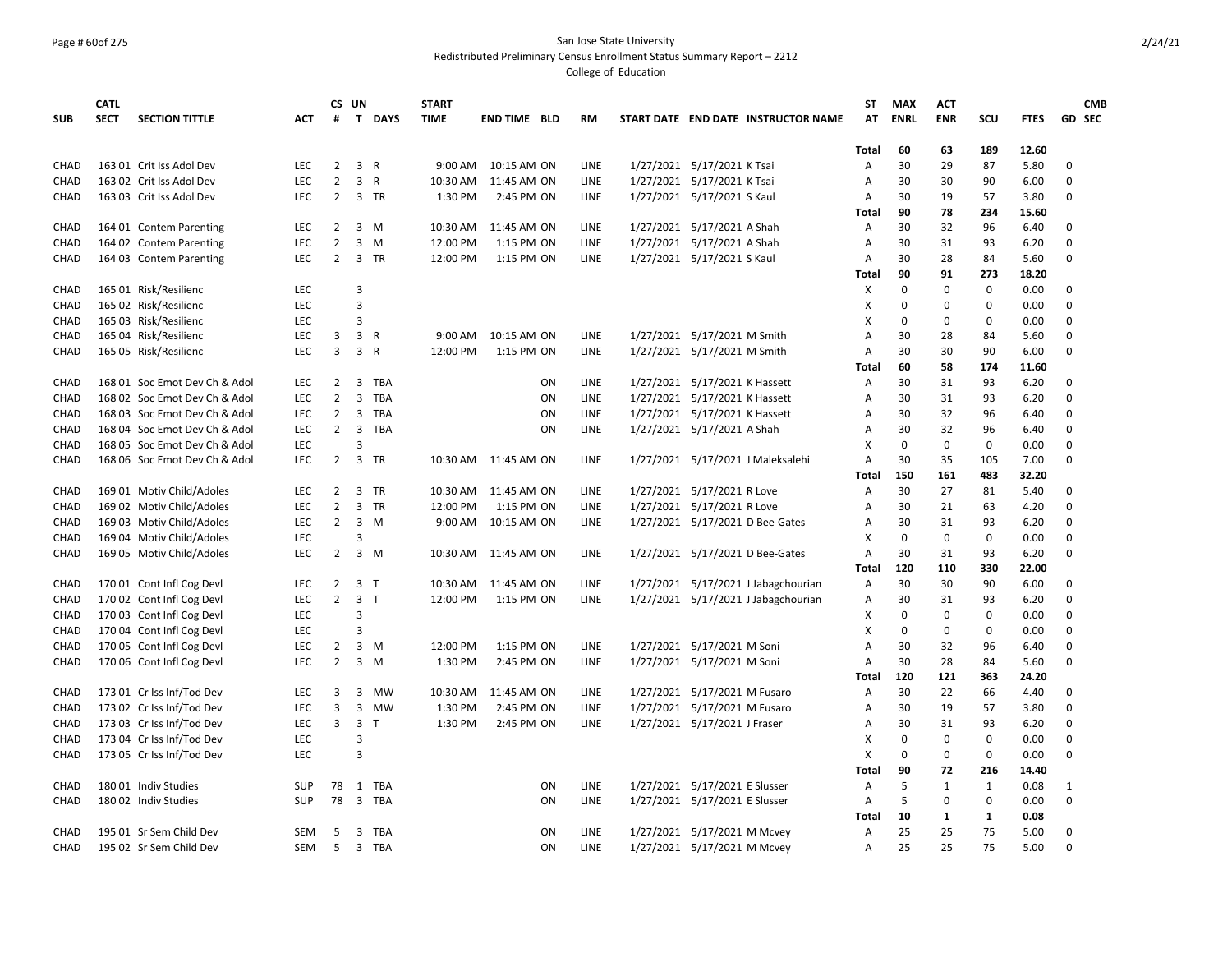# Page # 61of 275 San Jose State University

Redistributed Preliminary Census Enrollment Status Summary Report – 2212

| <b>SUB</b>  | <b>CATL</b><br><b>SECT</b> | <b>SECTION TITTLE</b>           | <b>ACT</b> | #  | CS UN          | <b>DAYS</b> | <b>START</b><br><b>TIME</b> | <b>END TIME BLD</b> |           | RM          |           | START DATE END DATE INSTRUCTOR NAME             | <b>ST</b><br>AT | <b>MAX</b><br><b>ENRL</b> | <b>ACT</b><br><b>ENR</b> | scu  | <b>FTES</b> | <b>CMB</b><br><b>GD SEC</b> |
|-------------|----------------------------|---------------------------------|------------|----|----------------|-------------|-----------------------------|---------------------|-----------|-------------|-----------|-------------------------------------------------|-----------------|---------------------------|--------------------------|------|-------------|-----------------------------|
| CHAD        |                            | 195 03 Sr Sem Child Dev         | <b>SEM</b> | -5 | $\overline{3}$ |             | 10:30 AM                    | 11:45 AM ON         |           | <b>LINE</b> |           | 1/27/2021 5/17/2021 N Sorkhabi                  | A               | 25                        | 23                       | 69   | 4.60        | 0                           |
| <b>CHAD</b> |                            | 195 04 Sr Sem Child Dev         | SEM        | 5  | 3 <sub>1</sub> |             | 12:00 PM                    | 1:15 PM ON          |           | LINE        | 1/27/2021 | 5/17/2021 N Sorkhabi                            | A               | 25                        | 25                       | 75   | 5.00        | 0                           |
| CHAD        |                            | 195 05 Sr Sem Child Dev         | <b>SEM</b> |    | 3              |             |                             |                     |           |             |           |                                                 | X               | 0                         | 0                        | 0    | 0.00        | 0                           |
| CHAD        |                            | 195 06 Sr Sem Child Dev         | <b>SEM</b> |    | 3              |             |                             |                     |           |             |           |                                                 | X               | 0                         | 0                        | 0    | 0.00        | 0                           |
| <b>CHAD</b> |                            | 195 07 Sr Sem Child Dev         | <b>SEM</b> | 5  | 3              | W           | 9:00 AM                     | 10:15 AM ON         |           | <b>LINE</b> |           | 1/27/2021 5/17/2021 M Smith                     | A               | 20                        | 23                       | 69   | 4.60        | 0                           |
| CHAD        |                            | 195 08 Sr Sem Child Dev         | SEM        | 5  | 3              | W           | 12:00 PM                    | 1:15 PM ON          |           | LINE        | 1/27/2021 | 5/17/2021 M Smith                               | A               | 25                        | 15                       | 45   | 3.00        | 0                           |
|             |                            |                                 |            |    |                |             |                             |                     |           |             |           |                                                 | <b>Total</b>    | 145                       | 136                      | 408  | 27.20       |                             |
| CHAD        |                            | 199 01 Sen Honors Thesis        | <b>SUP</b> | 78 | 1              | TBA         |                             |                     | ON        | LINE        |           | 1/27/2021 5/17/2021 E Slusser                   | A               | 5                         | 0                        | 0    | 0.00        | 0                           |
| CHAD        |                            | 199 02 Sen Honors Thesis        | <b>SUP</b> | 78 | 3              | TBA         |                             |                     | ON        | LINE        | 1/27/2021 | 5/17/2021 E Slusser                             | A               | 5                         | 0                        | 0    | 0.00        | 0                           |
|             |                            |                                 |            |    |                |             |                             |                     |           |             |           |                                                 | Total           | 10                        | 0                        | 0    | 0.00        |                             |
| <b>CHAD</b> |                            | 260B 01 Sem Ch & Adol Dev       | <b>SEM</b> | 5  | $\overline{3}$ | M           | 4:00 PM                     | 6:45 PM ON          |           | <b>LINE</b> | 1/27/2021 | 5/17/2021 N Sorkhabi                            | A               | 10                        | 6                        | 18   | 1.50        | -6                          |
|             |                            |                                 |            |    |                |             |                             |                     |           |             |           |                                                 | Total           | 10                        | 6                        | 18   | 1.50        |                             |
| CHAD        |                            | 266 01 Soc Pol An Ch/Yth        | SEM        | 5  | $\overline{3}$ | W           | 4:00 PM                     | 6:45 PM ON          |           | LINE        |           | 1/27/2021 5/17/2021 E Middaugh                  | A               | 20                        | 18                       | 54   | 4.50        | 18                          |
|             |                            |                                 |            |    |                |             |                             |                     |           |             |           |                                                 | Total           | 20                        | 18                       | 54   | 4.50        |                             |
| CHAD        |                            | 298 01 Spec in Child & Adol Dev | SUP        | 78 | 3              | TBA         |                             |                     | ON        | LINE        | 1/27/2021 | 5/17/2021 E Slusser                             | A               | 10                        | 5                        | 15   | 1.25        | -5                          |
|             |                            |                                 |            |    |                |             |                             |                     |           |             |           |                                                 | Total           | 10                        | 5                        | 15   | 1.25        |                             |
| CHAD        |                            | 299 01 Master's Thesis          | <b>SUP</b> | 78 | 3              | <b>TBA</b>  |                             |                     | <b>ON</b> | LINE        |           | 1/27/2021 5/17/2021 E Slusser                   | A               | 10                        |                          | 3    | 0.25        | - 1                         |
|             |                            |                                 |            |    |                |             |                             |                     |           |             |           |                                                 | <b>Total</b>    | 10                        |                          | 3    | 0.25        |                             |
|             |                            |                                 |            |    |                |             |                             |                     |           |             |           | <b>Child &amp; Adolescent Development Total</b> |                 | 2491                      | 2368                     | 6730 | 450.23      |                             |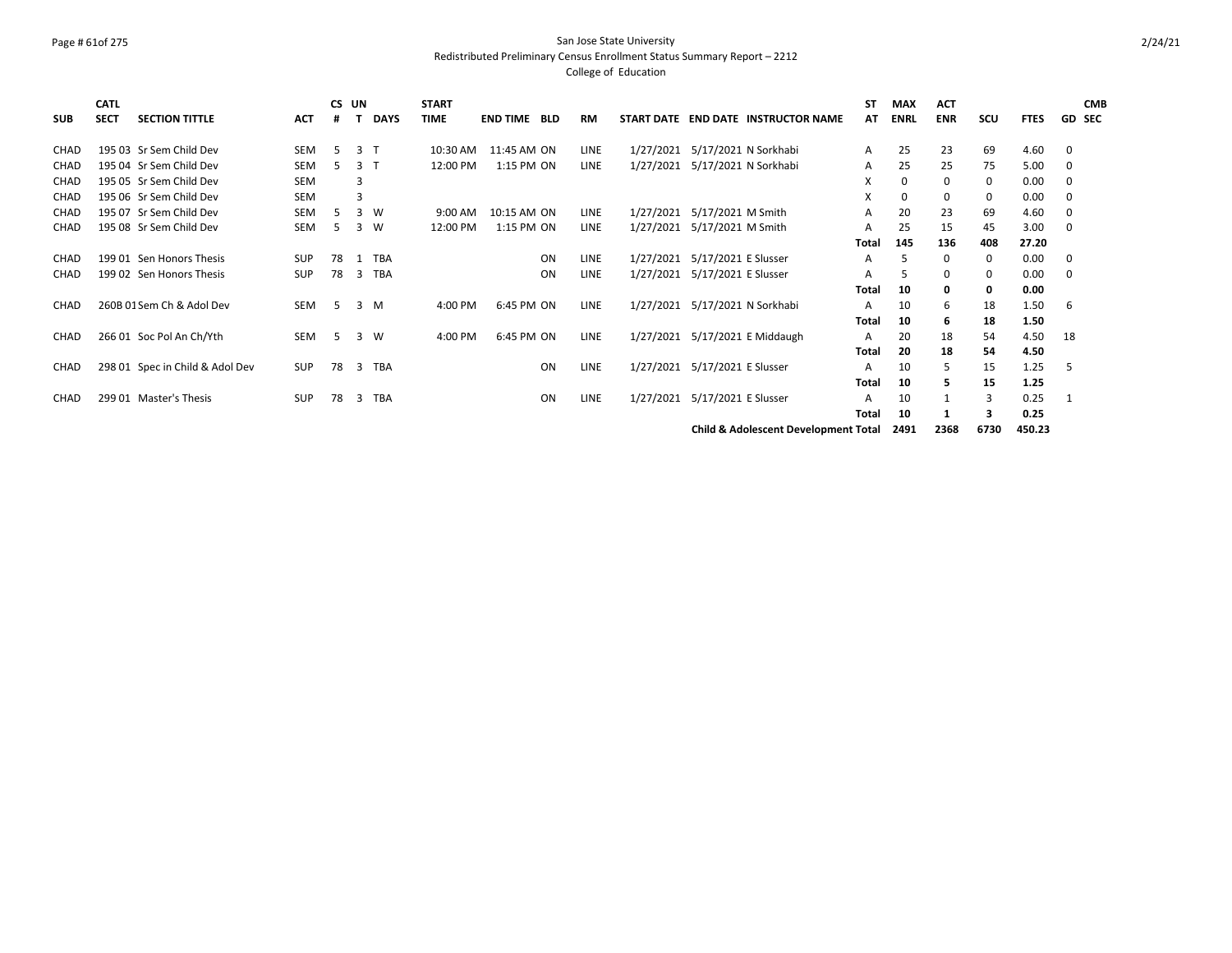# Page # 62of 275 San Jose State University

Redistributed Preliminary Census Enrollment Status Summary Report – 2212

|                            | <b>CATL</b> |                                               |                          |                                  | CS UN                   |              | <b>START</b>      |                          |             |                                                                  | ST           | <b>MAX</b>  | ACT            |             |              |                | <b>CMB</b>    |
|----------------------------|-------------|-----------------------------------------------|--------------------------|----------------------------------|-------------------------|--------------|-------------------|--------------------------|-------------|------------------------------------------------------------------|--------------|-------------|----------------|-------------|--------------|----------------|---------------|
| <b>SUB</b>                 | <b>SECT</b> | <b>SECTION TITTLE</b>                         | ACT                      | #                                |                         | T DAYS       | <b>TIME</b>       | <b>END TIME BLD</b>      | <b>RM</b>   | START DATE END DATE INSTRUCTOR NAME                              | AT           | <b>ENRL</b> | <b>ENR</b>     | SCU         | <b>FTES</b>  |                | <b>GD SEC</b> |
|                            |             | <b>Communicative Disorders &amp; Sciences</b> |                          |                                  |                         |              |                   |                          |             |                                                                  |              |             |                |             |              |                |               |
| EDAU                       |             | 170 01 Audiology I                            | <b>LEC</b>               | 2                                | 3                       | W            | 1:00 PM           | 3:45 PM ON               | LINE        | 1/27/2021 5/17/2021 J McCullough                                 | Α            | 28          | 28             | 84          | 5.60         | 0              |               |
| <b>EDAU</b>                |             | 170 02 Audiology I                            | <b>LEC</b>               | $\overline{2}$                   | $\overline{\mathbf{3}}$ | W            | 4:00 PM           | 6:45 PM ON               | LINE        | 1/27/2021 5/17/2021 E Merritt                                    | Α            | 27          | 24             | 72          | 4.80         | $\Omega$       |               |
|                            |             |                                               |                          |                                  |                         |              |                   |                          |             |                                                                  | Total        | 55          | 52             | 156         | 10.40        |                |               |
| <b>EDAU</b>                |             | 177 01 Pract Audiology                        | <b>SUP</b>               | 25                               |                         | 3 M          | 9:00 AM           | 11:45 AM ON              | LINE        | 1/27/2021 5/17/2021 M Kondo                                      | Α            | 8           | 8              | 24          | 1.60         | $\Omega$       |               |
| EDAU                       |             | 177 02 Pract Audiology                        | <b>SUP</b>               | 25                               | $\overline{\mathbf{3}}$ | M            | 1:00 PM           | 3:45 PM ON               | LINE        | 1/27/2021 5/17/2021 M Kondo                                      | Α            | 8           | $\overline{7}$ | 21          | 1.65         | 5              |               |
| EDAU                       |             | 177 03 Pract Audiology                        | <b>SUP</b>               | 25                               | 3 T                     |              | 9:00 AM           | 11:45 AM ON              | LINE        | 1/27/2021 5/17/2021 E Merritt                                    | Α            | 8           | $\overline{7}$ | 21          | 1.40         | $\Omega$       |               |
| EDAU                       |             | 177 04 Pract Audiology                        | <b>SUP</b>               | 25                               |                         | 3 W          | $9:00 \text{ AM}$ | 11:45 AM ON              | <b>LINE</b> | 1/27/2021 5/17/2021 E Merritt                                    | A            | 8           | 8              | 24          | 2.00         | 8              |               |
| <b>EDAU</b>                |             | 177 05 Pract Audiology                        | <b>SUP</b>               | 25                               |                         | 3 W          | 9:00 AM           | 11:45 AM ON              | <b>LINE</b> | 1/27/2021 5/17/2021 M Kondo                                      | A            | 8           | 8              | 24          | 1.95         | $\overline{7}$ |               |
| EDAU                       |             | 177 06 Pract Audiology                        | <b>SUP</b>               | 25                               | 3 R                     |              | 9:00 AM           | 11:45 AM ON              | LINE        | 1/27/2021 5/17/2021 E Merritt                                    | A            | 8           | 8              | 24          | 2.00         | 8              |               |
| EDAU                       |             | 177 07 Pract Audiology                        | SUP                      | 25                               | 3 R                     |              | 9:00 AM           | 11:45 AM ON              | LINE        | 1/27/2021 5/17/2021 M Kondo                                      | Α            | 8           | 8              | 24          | 2.00         | 8              |               |
|                            |             |                                               |                          |                                  |                         |              |                   |                          |             |                                                                  | Total        | 56          | 54             | 162         | 12.60        |                |               |
| <b>EDAU</b>                |             | 273 01 Aur Rehab                              | <b>SEM</b>               | 5                                |                         | 3 W          | 1:00 PM           | 3:45 PM ON               | <b>LINE</b> | 1/27/2021 5/17/2021 M Kondo                                      | $\mathsf{A}$ | 20          | 20             | 60          | 5.00         | 20             |               |
|                            |             |                                               |                          |                                  |                         |              |                   |                          |             |                                                                  | Total        | 20          | 20             | 60          | 5.00         |                |               |
| <b>EDSP</b>                |             | 112 01 Treat/Mgmt S-L Dis                     | <b>SEM</b>               | $\overline{2}$                   | 3 R                     |              | 12:00 PM          | 2:45 PM ON               | LINE        | 1/27/2021 5/17/2021 P Cascella                                   | Α            | 20          | 21             | 63          | 5.20         | 20             |               |
| EDSP                       |             | 112 02 Treat/Mgmt S-L Dis                     | <b>SEM</b>               | $\overline{2}$                   | 3                       | -F           | 8:30 AM           | 11:15 AM ON              | LINE        | 1/27/2021 5/17/2021 P Cascella                                   | Α            | 27          | 23             | 69          | 4.60         | 0              |               |
| <b>EDSP</b>                |             | 112 03 Treat/Mgmt S-L Dis                     | <b>SEM</b>               | 2                                | 3 F                     |              | 1:00 PM           | 3:45 PM ON               | LINE        | 1/27/2021 5/17/2021 P Cascella                                   | A            | 28<br>75    | 28<br>72       | 84<br>216   | 5.60         | 0              |               |
|                            |             |                                               |                          |                                  |                         |              | 4:00 PM           |                          | LINE        |                                                                  | Total        | 27          | 25             | 75          | 15.40        | $\Omega$       |               |
| <b>EDSP</b><br><b>EDSP</b> |             | 113 01 Speech Science                         | <b>LEC</b><br><b>LEC</b> | $\overline{2}$<br>$\overline{2}$ | 3 <sub>T</sub>          | 3 M          | 4:00 PM           | 6:45 PM ON<br>6:45 PM ON | LINE        | 1/27/2021 5/17/2021 K Castillo<br>1/27/2021 5/17/2021 K Castillo | Α<br>Α       | 28          | 24             | 72          | 5.00<br>4.80 | $\Omega$       |               |
|                            |             | 113 02 Speech Science                         |                          |                                  |                         |              |                   |                          |             |                                                                  | Total        | 55          | 49             | 147         | 9.80         |                |               |
| <b>EDSP</b>                |             | 12001 CommDisorders in Children               | <b>SEM</b>               | 2                                | 3 <sub>T</sub>          |              | $9:00 \text{ AM}$ | 11:45 AM ON              | <b>LINE</b> | 1/27/2021 5/17/2021 C Zepecki                                    | $\mathsf{A}$ | 20          | 20             | 60          | 5.00         | 20             |               |
| <b>EDSP</b>                |             | 120 02 CommDisorders in Children              | <b>SEM</b>               | $\overline{2}$                   | $\overline{\mathbf{3}}$ | T            | 12:00 PM          | 2:45 PM ON               | LINE        | 1/27/2021 5/17/2021 L Lasman                                     | A            | 28          | 24             | 72          | 4.80         | 0              |               |
| <b>EDSP</b>                |             | 120 03 CommDisorders in Children              | <b>SEM</b>               | $\overline{2}$                   | 3 R                     |              |                   | 9:00 AM 11:45 AM ON      | LINE        | 1/27/2021 5/17/2021 L Lustigman                                  | Α            | 27          | 27             | 81          | 5.40         | $\Omega$       |               |
|                            |             |                                               |                          |                                  |                         |              |                   |                          |             |                                                                  | Total        | 75          | 71             | 213         | 15.20        |                |               |
| <b>EDSP</b>                |             | 162 01 Comm Dis Adults                        | <b>LEC</b>               | 2                                | $\overline{\mathbf{3}}$ | T            | 4:00 PM           | 6:45 PM ON               | LINE        | 1/27/2021 5/17/2021 S Jackson                                    | A            | 77          | 75             | 225         | 16.00        | 20             |               |
| <b>EDSP</b>                |             | 162 02 Comm Dis Adults                        | LEC                      |                                  | 3                       |              |                   |                          |             |                                                                  | X            | $\mathbf 0$ | 0              | $\mathbf 0$ | 0.00         | 0              |               |
|                            |             |                                               |                          |                                  |                         |              |                   |                          |             |                                                                  | Total        | 77          | 75             | 225         | 16.00        |                |               |
| <b>EDSP</b>                |             | 176 01 Guided Observation                     | <b>SEM</b>               | 5                                |                         | $3 \, M$     | 9:00 AM           | 11:45 AM ON              | LINE        | 1/27/2021 5/17/2021 M McCollum                                   | Α            | 27          | 28             | 84          | 5.60         | 0              |               |
| <b>EDSP</b>                |             | 176 02 Guided Observation                     | <b>SEM</b>               | 5                                | 3                       | M            | 1:00 PM           | 3:45 PM ON               | LINE        | 1/27/2021 5/17/2021 M McCollum                                   | Α            | 20          | 20             | 60          | 5.00         | 20             |               |
| EDSP                       |             | 176 03 Guided Observation                     | <b>SEM</b>               | 5                                | $\overline{3}$          | M            | 4:00 PM           | 6:45 PM ON               | LINE        | 1/27/2021 5/17/2021 M McCollum                                   | $\mathsf{A}$ | 28          | 24             | 72          | 4.80         | $\Omega$       |               |
|                            |             |                                               |                          |                                  |                         |              |                   |                          |             |                                                                  | Total        | 75          | 72             | 216         | 15.40        |                |               |
| <b>EDSP</b>                |             | 177 01 Prac Sp Path                           | <b>SUP</b>               | 25                               | $\overline{\mathbf{3}}$ | T            | 9:00 AM           | 11:45 AM ON              | LINE        | 1/27/2021 5/17/2021 H Jonesrebandt                               | A            | 6           | 5              | 15          | 1.00         | $\Omega$       |               |
| <b>EDSP</b>                |             | 177 02 Prac Sp Path                           | SUP                      | 25                               | 3 <sub>1</sub>          |              | 12:00 PM          | 2:45 PM ON               | LINE        | 1/27/2021 5/17/2021 C Zepecki                                    | A            | 6           | 6              | 18          | 1.20         | $\Omega$       |               |
|                            |             |                                               |                          |                                  |                         |              |                   |                          |             |                                                                  | Total        | 12          | 11             | 33          | 2.20         |                |               |
| <b>EDSP</b>                |             | 222 01 Sch Age Lang & Lit                     | <b>SEM</b>               | 5                                | 3 <sub>T</sub>          |              | 9:00 AM           | 11:45 AM ON              | LINE        | 1/27/2021 5/17/2021 L Lustigman                                  | A            | 18          | 19             | 57          | 4.75         | 19             |               |
| <b>EDSP</b>                |             | 222 02 Sch Age Lang & Lit                     | <b>SEM</b>               | 5                                | 3 <sub>T</sub>          |              | 2:00 PM           | 4:45 PM ON               | LINE        | 1/27/2021 5/17/2021 L Lustigman                                  | Α            | 18          | 15             | 45          | 3.75         | 15             |               |
|                            |             |                                               |                          |                                  |                         |              |                   |                          |             |                                                                  | <b>Total</b> | 36          | 34             | 102         | 8.50         |                |               |
| <b>EDSP</b>                |             | 250 01 Voice Disorders                        | <b>SEM</b>               | 5                                | 3                       | - F          | 9:30 AM           | 12:15 PM ON              | LINE        | 1/27/2021 5/17/2021 P Tsai                                       | Α            | 21          | 20             | 60          | 5.00         | 20             |               |
| <b>EDSP</b>                |             | 250 02 Voice Disorders                        | <b>SEM</b>               | 5                                | 3 F                     |              | 1:00 PM           | 3:45 PM ON               | LINE        | 1/27/2021 5/17/2021 P Tsai                                       | Α            | 21          | 21             | 63          | 5.25         | 21             |               |
|                            |             |                                               |                          |                                  |                         |              |                   |                          |             |                                                                  | Total        | 42          | 41             | 123         | 10.25        |                |               |
| <b>EDSP</b>                |             | 255 01 Sem Motor Spch Dis                     | <b>SEM</b>               | 5                                | 3                       | $\mathsf{R}$ | 9:00 AM           | 11:45 AM ON              | <b>LINE</b> | 1/27/2021 5/17/2021 M Cuellar                                    | Α            | 18          | 18             | 54          | 4.50         | 18             |               |
| <b>EDSP</b>                |             | 255 02 Sem Motor Spch Dis                     | <b>SEM</b>               | 5                                | 3 R                     |              | 12:00 PM          | 2:45 PM ON               | LINE        | 1/27/2021 5/17/2021 M Cuellar                                    | Α            | 18          | 16             | 48          | 4.00         | 16             |               |
|                            |             |                                               |                          |                                  |                         |              |                   |                          |             |                                                                  | Total        | 36          | 34             | 102         | 8.50         |                |               |
| <b>EDSP</b>                |             | 260 01 Sem. Dysphagi                          | <b>SEM</b>               | -5                               | 3 T                     |              |                   | 10:00 AM  12:45 PM ON    | <b>LINE</b> | 1/27/2021 5/17/2021 M Cuellar                                    | $\mathsf{A}$ | 18          | 15             | 45          | 3.75         | 15             |               |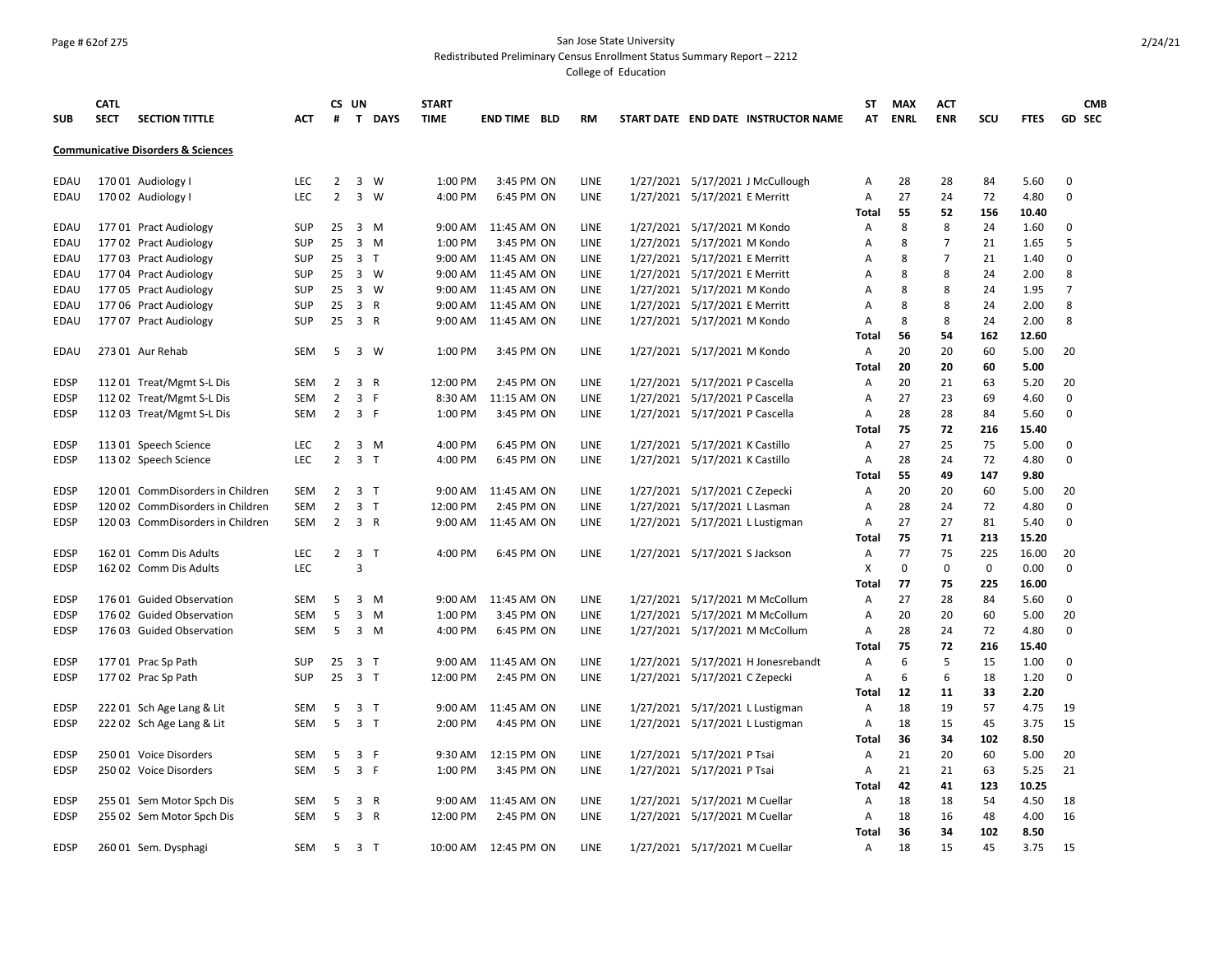# Page # 63of 275 San Jose State University

Redistributed Preliminary Census Enrollment Status Summary Report – 2212

| <b>SUB</b>  | <b>CATL</b><br><b>SECT</b> | <b>SECTION TITTLE</b>          | <b>ACT</b> | #  | CS UN<br>T     | <b>DAYS</b>    | <b>START</b><br><b>TIME</b> | <b>END TIME BLD</b> |    | <b>RM</b>   | START DATE END DATE INSTRUCTOR NAME                 | ST<br>AT   | <b>MAX</b><br><b>ENRL</b> | <b>ACT</b><br><b>ENR</b> | SCU          | <b>FTES</b> |                | <b>CMB</b><br>GD SEC |        |
|-------------|----------------------------|--------------------------------|------------|----|----------------|----------------|-----------------------------|---------------------|----|-------------|-----------------------------------------------------|------------|---------------------------|--------------------------|--------------|-------------|----------------|----------------------|--------|
| <b>EDSP</b> |                            |                                | SEM        |    |                | 3 <sub>T</sub> | 1:00 PM                     | 3:45 PM ON          |    | LINE        | 1/27/2021 5/17/2021 M Cuellar                       |            |                           |                          | 54           | 4.50        | 18             |                      |        |
|             |                            | 260 02 Sem. Dysphagi           |            | -5 |                |                |                             |                     |    |             |                                                     | Α<br>Total | 17<br>35                  | 18<br>33                 | 99           | 8.25        |                |                      |        |
| <b>EDSP</b> |                            | 265 01 Sem Cog Dis             | <b>SEM</b> | 5  |                | $3 \quad W$    | 9:00 AM                     | 11:45 AM ON         |    | LINE        | 1/27/2021 5/17/2021 A Schaack                       | Α          | 17                        | 18                       | 54           | 4.50        | 18 C           |                      |        |
| <b>GERO</b> |                            | 265 01 Sem Cog Dis             | <b>SEM</b> | 5  |                | $3 \quad W$    | 9:00 AM                     | 11:45 AM ON         |    | <b>LINE</b> | 1/27/2021 5/17/2021 A Schaack                       | А          | 0                         | $\mathbf 0$              | $\mathbf{0}$ | 0.00        | 0 <sup>o</sup> |                      | $\ast$ |
| <b>EDSP</b> |                            | 265 02 Sem Cog Dis             | <b>SEM</b> | 5  |                | 3 W            | 1:00 PM                     | 3:45 PM ON          |    | LINE        | 1/27/2021 5/17/2021 A Schaack                       | А          | 17                        | 15                       | 45           | 3.75        | 15 C           |                      | $*$    |
| GERO        |                            | 265 02 Sem Cog Dis             | <b>SEM</b> | 5  |                | $3 \quad W$    | 1:00 PM                     | 3:45 PM ON          |    | <b>LINE</b> | 1/27/2021 5/17/2021 A Schaack                       | А          | $\Omega$                  | $\mathbf 0$              | $\mathbf 0$  | 0.00        | 0 <sup>o</sup> |                      | $\ast$ |
|             |                            |                                |            |    |                |                |                             |                     |    |             |                                                     | Total      | 34                        | 33                       | 99           | 8.25        |                |                      |        |
| <b>EDSP</b> |                            | 269 01 Fld Exp PS Spa/Aud      | <b>SUP</b> | 25 | -6             | TBA            |                             |                     | ON | <b>LINE</b> | 1/27/2021 5/17/2021 W Quach                         | А          | 6                         | 6                        | 36           | 3.00        | 6              |                      |        |
| <b>EDSP</b> |                            | 269 02 Fld Exp PS Spa/Aud      | <b>SUP</b> | 25 | 6              | <b>TBA</b>     |                             |                     | ON | <b>LINE</b> | 1/27/2021 5/17/2021 C Zepecki                       | A          | 6                         | $\overline{7}$           | 42           | 3.50        | $\overline{7}$ |                      |        |
|             |                            |                                |            |    |                |                |                             |                     |    |             |                                                     | Total      | 12                        | 13                       | 78           | 6.50        |                |                      |        |
| <b>EDSP</b> |                            | 276 01 Prac Adv Assess         | <b>SEM</b> | 6  | 3              | $\overline{R}$ | 4:00 PM                     | 6:45 PM ON          |    | <b>LINE</b> | 1/27/2021 5/17/2021 D Greenberg                     | А          | 6                         | $\overline{4}$           | 12           | 1.00        | $\overline{4}$ |                      |        |
| <b>EDSP</b> |                            | 276 02 Prac Adv Assess         | <b>SEM</b> | 6  | 3              | $\mathsf{R}$   | 4:00 PM                     | 6:45 PM ON          |    | <b>LINE</b> | 1/27/2021 5/17/2021 C Zepecki                       | А          | 6                         | 6                        | 18           | 1.50        | 6              |                      |        |
| <b>EDSP</b> |                            | 276 03 Prac Adv Assess         | <b>SEM</b> | 6  |                | 3 F            | 1:00 PM                     | 3:45 PM ON          |    | <b>LINE</b> | 1/27/2021 5/17/2021 A Olson                         | Α          | 6                         | $\overline{4}$           | 12           | 1.00        | $\overline{4}$ |                      |        |
|             |                            |                                |            |    |                |                |                             |                     |    |             |                                                     | Total      | 18                        | 14                       | 42           | 3.50        |                |                      |        |
| <b>EDSP</b> |                            | 277 01 Adv Pract Sp            | SUP        | 25 |                | $3 \, M$       | 4:00 PM                     | 6:45 PM ON          |    | <b>LINE</b> | 1/27/2021 5/17/2021 D Greenberg                     | А          | 6                         | $\overline{7}$           | 21           | 1.75        | $\overline{7}$ |                      |        |
| <b>EDSP</b> |                            | 277 02 Adv Pract Sp            | <b>SUP</b> |    |                |                |                             |                     |    |             |                                                     | X          | 0                         | 0                        | 0            | 0.00        | 0              |                      |        |
| <b>EDSP</b> |                            | 277 03 Adv Pract Sp            | <b>SUP</b> | 25 |                | $3 \quad W$    | 4:00 PM                     | 6:45 PM ON          |    | LINE        | 1/27/2021 5/17/2021 K Wright                        | Α          | 6                         | 6                        | 18           | 1.50        | 6              |                      |        |
| <b>EDSP</b> |                            | 277 04 Adv Pract Sp            | <b>SUP</b> | 25 | $\overline{3}$ | $\mathsf{R}$   | 4:00 PM                     | 6:45 PM ON          |    | <b>LINE</b> | 1/27/2021 5/17/2021 P Tsai                          | Α          | 6                         | $\overline{7}$           | 21           | 1.75        | $\overline{7}$ |                      |        |
| <b>EDSP</b> |                            | 277 05 Adv Pract Sp            | <b>SUP</b> | 25 |                | 3 F            | 9:30 AM                     | 12:15 PM ON         |    | <b>LINE</b> | 1/27/2021 5/17/2021 A Schaack                       | Α          | 6                         | 6                        | 18           | 1.50        | 6              |                      |        |
| <b>EDSP</b> |                            | 277 06 Adv Pract Sp            | <b>SUP</b> | 25 |                | 3 F            | 9:30 AM                     | 12:15 PM ON         |    | <b>LINE</b> | 1/27/2021 5/17/2021 H Jonesrebandt                  | A          | 6                         | 6                        | 18           | 1.50        | 6              |                      |        |
|             |                            |                                |            |    |                |                |                             |                     |    |             |                                                     | Total      | 30                        | 32                       | 96           | 8.00        |                |                      |        |
| <b>EDSP</b> |                            | 278 01 Clinic Mgmt & Prac      | <b>SUP</b> | 25 | 6              | TBA            |                             |                     | ON | <b>LINE</b> | 1/27/2021 5/17/2021 A Schaack                       | Α          | 9                         | 8                        | 48           | 4.00        | 8              |                      |        |
| <b>EDSP</b> |                            | 278 02 Clinic Mgmt & Prac      | SUP        | 25 | 6              | <b>TBA</b>     |                             |                     | ON | <b>LINE</b> | 1/27/2021 5/17/2021 C Zepecki                       | Α          | 10                        | 11                       | 66           | 5.50        | 11             |                      |        |
| <b>EDSP</b> |                            | 278 03 Clinic Mgmt & Prac      | <b>SUP</b> | 25 | 6              | <b>TBA</b>     |                             |                     | ON | <b>LINE</b> | 1/27/2021 5/17/2021 A Schaack                       | A          | 9                         | $\overline{7}$           | 42           | 3.50        | $\overline{7}$ |                      |        |
|             |                            |                                |            |    |                |                |                             |                     |    |             |                                                     | Total      | 28                        | 26                       | 156          | 13.00       |                |                      |        |
| <b>EDSP</b> |                            | 288 01 Seminar in AAC & ComDis | <b>SEM</b> | 5  |                | $3 \, M$       | 4:30 PM                     | 7:15 PM ON          |    | <b>LINE</b> | 1/27/2021 5/17/2021 A Pentland                      | A          | 20                        | 21                       | 63           | 5.25        | 21             |                      |        |
| <b>EDSP</b> |                            | 288 02 Seminar in AAC & ComDis | <b>SEM</b> | 5  |                | $3 \, M$       | 4:30 PM                     | 7:15 PM ON          |    | <b>LINE</b> | 1/27/2021 5/17/2021 W Quach                         | Α          | 20                        | 20                       | 60           | 5.00        | 20             |                      |        |
|             |                            |                                |            |    |                |                |                             |                     |    |             |                                                     | Total      | 40                        | 41                       | 123          | 10.25       |                |                      |        |
| <b>EDSP</b> |                            | 298 01 Spec Study Sp Path      | <b>SUP</b> | 78 |                | 3 M            | 1:00 PM                     | 3:45 PM             |    |             | 1/27/2021 5/17/2021 W Quach                         | A          | $\mathbf{1}$              | 1                        | 3            | 0.25        | 1              |                      |        |
|             |                            |                                |            |    |                |                |                             |                     |    |             |                                                     | Total      | -1                        | 1                        | 3            | 0.25        |                |                      |        |
|             |                            |                                |            |    |                |                |                             |                     |    |             | <b>Communicative Disorders &amp; Sciences Total</b> |            | 812                       | 778                      | 2451         | 187.25      |                |                      |        |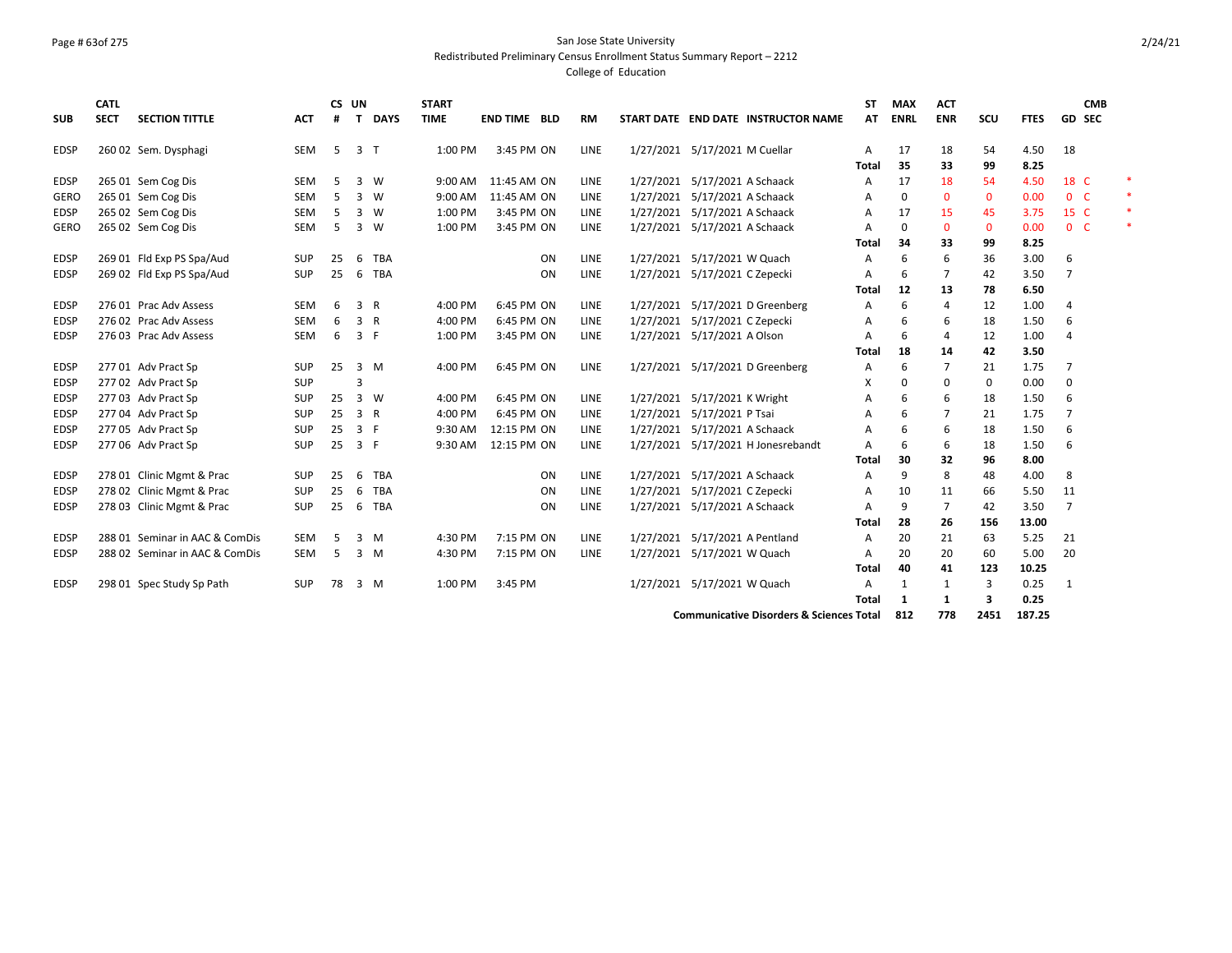# Page # 64of 275 San Jose State University

Redistributed Preliminary Census Enrollment Status Summary Report – 2212

| <b>SUB</b>  | <b>CATL</b><br><b>SECT</b> | <b>SECTION TITTLE</b>     | <b>ACT</b> | #                       | CS UN<br>T     | <b>DAYS</b>    | <b>START</b><br><b>TIME</b> | <b>END TIME BLD</b> | <b>RM</b>   |                                | START DATE END DATE INSTRUCTOR NAME   | ST<br>AT     | <b>MAX</b><br><b>ENRL</b> | <b>ACT</b><br><b>ENR</b> | scu         | <b>FTES</b> | CMB<br>GD<br><b>SEC</b> |  |
|-------------|----------------------------|---------------------------|------------|-------------------------|----------------|----------------|-----------------------------|---------------------|-------------|--------------------------------|---------------------------------------|--------------|---------------------------|--------------------------|-------------|-------------|-------------------------|--|
|             | <b>Counselor Education</b> |                           |            |                         |                |                |                             |                     |             |                                |                                       |              |                           |                          |             |             |                         |  |
| <b>EDCO</b> | 401                        | Career Exploration        | <b>LEC</b> | 1                       | 3              | MW             | 9:00 AM                     | 10:15 AM ON         | LINE        |                                | 1/27/2021 5/17/2021 J Cortes-Smith    | Α            | 30                        | 25                       | 75          | 5.00        | 0                       |  |
| EDCO        | 402                        | <b>Career Exploration</b> | LEC        | $\mathbf{1}$            | 3              | MW             | 10:30 AM                    | 11:45 AM ON         | LINE        | 1/27/2021 5/17/2021 M Lu       |                                       | Α            | 30                        | 21                       | 63          | 4.20        | 0                       |  |
| EDCO        | 403                        | Career Exploration        | <b>LEC</b> | 1                       | 3              | MW             | 12:00 PM                    | 1:15 PM ON          | LINE        | 1/27/2021 5/17/2021 M Lu       |                                       | Α            | 30                        | 24                       | 72          | 4.80        | 0                       |  |
| <b>EDCO</b> | 404                        | Career Exploration        | <b>LEC</b> | 1                       |                | 3 TR           | 9:00 AM                     | 10:15 AM ON         | LINE        | 1/27/2021 5/17/2021 M Burns    |                                       | Α            | 30                        | 20                       | 60          | 4.00        | 0                       |  |
| EDCO        | 4 0 5                      | <b>Career Exploration</b> | LEC        | 1                       | $\overline{3}$ | TR             | 10:30 AM                    | 11:45 AM ON         | LINE        | 1/27/2021 5/17/2021 M Burns    |                                       | Α            | 30                        | 21                       | 63          | 4.20        | 0                       |  |
| EDCO        | 4 0 6                      | Career Exploration        | <b>LEC</b> | 1                       |                | 3 TR           | 12:00 PM                    | 1:15 PM ON          | <b>LINE</b> | 1/27/2021 5/17/2021 A Jaffer   |                                       | Α            | 30                        | 29                       | 87          | 5.80        | 0                       |  |
| EDCO        | 407                        | <b>Career Exploration</b> | <b>LEC</b> | 1                       |                | 3 TR           | 1:30 PM                     | 2:45 PM ON          | <b>LINE</b> | 1/27/2021 5/17/2021 A Jaffer   |                                       | A            | 30                        | 29                       | 87          | 5.80        | 0                       |  |
|             |                            |                           |            |                         |                |                |                             |                     |             |                                |                                       | Total        | 210                       | 169                      | 507         | 33.80       |                         |  |
| EDCO        |                            | 180 01 Individual Studies | <b>SUP</b> | 78                      |                | 2 M            | 4:00 PM                     | 5:50 PM ON          | <b>LINE</b> | 1/27/2021 5/17/2021 M Randle   |                                       | Α            | 25                        | 25                       | 50          | 3.33        | 0                       |  |
| EDCO        |                            | 180 02 Individual Studies | <b>SUP</b> | 78                      |                | 2 M            | 6:00 PM                     | 7:50 PM ON          | <b>LINE</b> | 1/27/2021 5/17/2021 M Randle   |                                       | Α            | 25                        | 25                       | 50          | 3.33        | 0                       |  |
| EDCO        |                            | 18003 Individual Studies  | <b>SUP</b> | 78                      |                | 2 W            | 6:00 PM                     | 8:50 PM ON          | LINE        | 1/27/2021 5/17/2021 A Defensor |                                       | Α            | 25                        | 20                       | 40          | 2.67        | 0                       |  |
| EDCO        |                            | 180 04 Individual Studies | <b>SUP</b> | 78                      | 2 F            |                | 11:00 AM                    | 12:50 PM ON         | LINE        | 1/27/2021 5/17/2021 B Petersen |                                       | Α            | 25                        | 25                       | 50          | 3.33        | 0                       |  |
| <b>EDCO</b> |                            | 180 05 Individual Studies | <b>SUP</b> | 78                      |                | 2 M            | 11:00 AM                    | 12:50 PM ON         | LINE        | 1/27/2021 5/17/2021 M Randle   |                                       | Α            | 25                        | 19                       | 38          | 2.53        | $\Omega$                |  |
|             |                            |                           |            |                         |                |                |                             |                     |             |                                |                                       | Total        | 125                       | 114                      | 228         | 15.20       |                         |  |
| EDCO        |                            | 215 01 Intro to Couns     | <b>LEC</b> | 3                       | 3 <sub>T</sub> |                | 4:00 PM                     | 6:45 PM ON          | LINE        | 1/27/2021 5/17/2021 M Beach    |                                       | A            | 30                        | 30                       | 90          | 7.50        | 30                      |  |
|             |                            |                           |            |                         |                |                |                             |                     |             |                                |                                       | Total        | 30                        | 30                       | 90          | 7.50        |                         |  |
| EDCO        |                            | 218 01 Couns Process      | <b>LEC</b> | 3                       | 3 T            |                | 7:00 PM                     | 9:45 PM ON          | LINE        | 1/27/2021 5/17/2021 L Capizzi  |                                       | Α            | 30                        | 29                       | 87          | 7.25        | 29                      |  |
|             |                            |                           |            |                         |                |                |                             |                     |             |                                |                                       | <b>Total</b> | 30                        | 29                       | 87          | 7.25        |                         |  |
| EDCO        |                            | 22101 Research Couns Ed   | <b>LEC</b> | 3                       | 3 T            |                | 7:00 PM                     | 9:45 PM ON          | LINE        | 1/27/2021 5/17/2021 M Beach    |                                       | Α            | 20                        | 22                       | 66          | 5.50        | 22                      |  |
|             |                            |                           |            |                         |                |                |                             |                     |             |                                |                                       | Total        | 20                        | 22                       | 66          | 5.50        |                         |  |
| <b>EDCO</b> |                            | 227 01 Sch Fam Comm       | <b>LEC</b> | 3                       |                | 3 M            | 4:00 PM                     | 6:45 PM ON          | LINE        | 1/27/2021 5/17/2021 A Uresti   |                                       | Α            | 30                        | 26                       | 78          | 6.45        | 25                      |  |
|             |                            |                           |            |                         |                |                |                             |                     |             |                                |                                       | Total        | 30                        | 26                       | 78          | 6.45        |                         |  |
| EDCO        |                            | 232 01 Law & Ethics Couns | <b>LEC</b> | 3                       | 3 R            |                | 4:00 PM                     | 6:45 PM ON          | LINE        |                                | 1/27/2021 5/17/2021 M Schekman        | Α            | 30                        | 28                       | 84          | 7.00        | 28                      |  |
|             |                            |                           |            |                         |                |                |                             |                     |             |                                |                                       | Total        | 30                        | 28                       | 84          | 7.00        |                         |  |
| EDCO        |                            | 244 01 Cultural Couns     | <b>LEC</b> | 3                       |                | 3 M            | 7:00 PM                     | 9:45 PM ON          | LINE        | 1/27/2021 5/17/2021   Almazan  |                                       | Α            | 30                        | 28                       | 84          | 7.00        | 28                      |  |
|             |                            |                           |            |                         |                |                |                             |                     |             |                                |                                       | Total        | 30                        | 28                       | 84          | 7.00        |                         |  |
| EDCO        |                            | 248 01 Dyn Behavior & Dev | <b>SEM</b> | 5                       |                | 3 M            | 4:00 PM                     | 6:45 PM ON          | LINE        |                                | 1/27/2021 5/17/2021 K Phillips-Matson | Α            | 30                        | 25                       | 75          | 6.25        | 25                      |  |
| <b>EDCO</b> |                            | 248 02 Dyn Behavior & Dev | <b>SEM</b> | 5                       |                | 3 R            | 7:00 PM                     | 9:45 PM ON          | LINE        |                                | 1/27/2021 5/17/2021 K Phillips-Matson | Α            | 30                        | 29                       | 87          | 7.25        | 29                      |  |
|             |                            |                           |            |                         |                |                |                             |                     |             |                                |                                       | Total        | 60                        | 54                       | 162         | 13.50       |                         |  |
| <b>EDCO</b> |                            | 266 01 Ed & Career Plan   | <b>SEM</b> | 5                       |                | 3 M            | 7:00 PM                     | 9:45 PM ON          | LINE        | 1/27/2021 5/17/2021 L Capizzi  |                                       | Α            | 30                        | 25                       | 75          | 6.25        | 25                      |  |
| <b>EDCO</b> |                            | 266 02 Ed & Career Plan   | <b>SEM</b> | 5                       |                | 3 <sub>T</sub> | 4:00 PM                     | 6:45 PM ON          | LINE        | 1/27/2021 5/17/2021 L Capizzi  |                                       | Α            | 30                        | 24                       | 72          | 6.00        | 24                      |  |
|             |                            |                           |            |                         |                |                |                             |                     |             |                                |                                       | Total        | 60                        | 49                       | 147         | 12.25       |                         |  |
| EDCO        |                            | 268 01 Lifespan Dev       | LEC.       | 3                       |                | 3 W            | 7:00 PM                     | 9:45 PM ON          | LINE        |                                | 1/27/2021 5/17/2021 M Schekman        | Α            | 30                        | 31                       | 93          | 7.75        | 31 C                    |  |
| <b>GERO</b> |                            | 268 01 Lifespan Dev       | <b>LEC</b> | $\overline{\mathbf{3}}$ |                | 3 W            | 7:00 PM                     | 9:45 PM ON          | LINE        |                                | 1/27/2021 5/17/2021 M Schekman        | Α            | $\mathbf 0$               | $\mathbf 0$              | $\mathbf 0$ | 0.00        | 0 <sup>o</sup>          |  |
|             |                            |                           |            |                         |                |                |                             |                     |             |                                |                                       | Total        | 30                        | 31                       | 93          | 7.75        |                         |  |
| EDCO        |                            | 279 01 Adv Group Process  | <b>SEM</b> | 5                       |                | 3 W            | 4:00 PM                     | 6:45 PM ON          | <b>LINE</b> | 1/27/2021 5/17/2021 A Uresti   |                                       | Α            | 25                        | 24                       | 72          | 6.00        | 24                      |  |
| <b>EDCO</b> |                            | 279 02 Adv Group Process  | <b>SEM</b> | 5                       |                | 3 R            | 7:00 PM                     | 9:45 PM ON          | LINE        | 1/27/2021 5/17/2021 L Roberts  |                                       | Α            | 25                        | 14                       | 42          | 3.45        | 13                      |  |
|             |                            |                           |            |                         |                |                |                             |                     |             |                                |                                       | Total        | 50                        | 38                       | 114         | 9.45        |                         |  |
| <b>EDCO</b> |                            | 282 01 Assessmt for Couns | <b>LEC</b> | 3                       | 3 <sub>T</sub> |                | 7:00 PM                     | 9:45 PM ON          | LINE        |                                | 1/27/2021 5/17/2021 M Mann Stock      | Α            | 30                        | 29                       | 87          | 7.25        | 29                      |  |
|             |                            |                           |            |                         |                |                |                             |                     |             |                                |                                       | Total        | 30                        | 29                       | 87          | 7.25        |                         |  |
| <b>EDCO</b> |                            | 283 01 Adv Ed Assess      | <b>SEM</b> | 5                       |                | 3 W            | 4:00 PM                     | 6:45 PM ON          | LINE        | 1/27/2021 5/17/2021 E Zepeda   |                                       | Α            | 25                        | 25                       | 75          | 6.25        | 25                      |  |
| <b>EDCO</b> |                            | 283 02 Adv Ed Assess      | <b>SEM</b> | 5                       |                | $3 \quad W$    | 7:00 PM                     | 9:45 PM ON          | LINE        | 1/27/2021 5/17/2021 E Zepeda   |                                       | Α            | 25                        | 24                       | 72          | 5.95        | 23                      |  |
|             |                            |                           |            |                         |                |                |                             |                     |             |                                |                                       | Total        | 50                        | 49                       | 147         | 12.20       |                         |  |
| <b>EDCO</b> |                            | 285 01 Trauma Couns       | <b>LEC</b> | 3                       | 3 <sub>T</sub> |                | 7:00 PM                     | 9:45 PM ON          | <b>LINE</b> | 1/27/2021 5/17/2021 D Hibbert  |                                       | Α            | 25                        | 17                       | 51          | 4.10        | 14                      |  |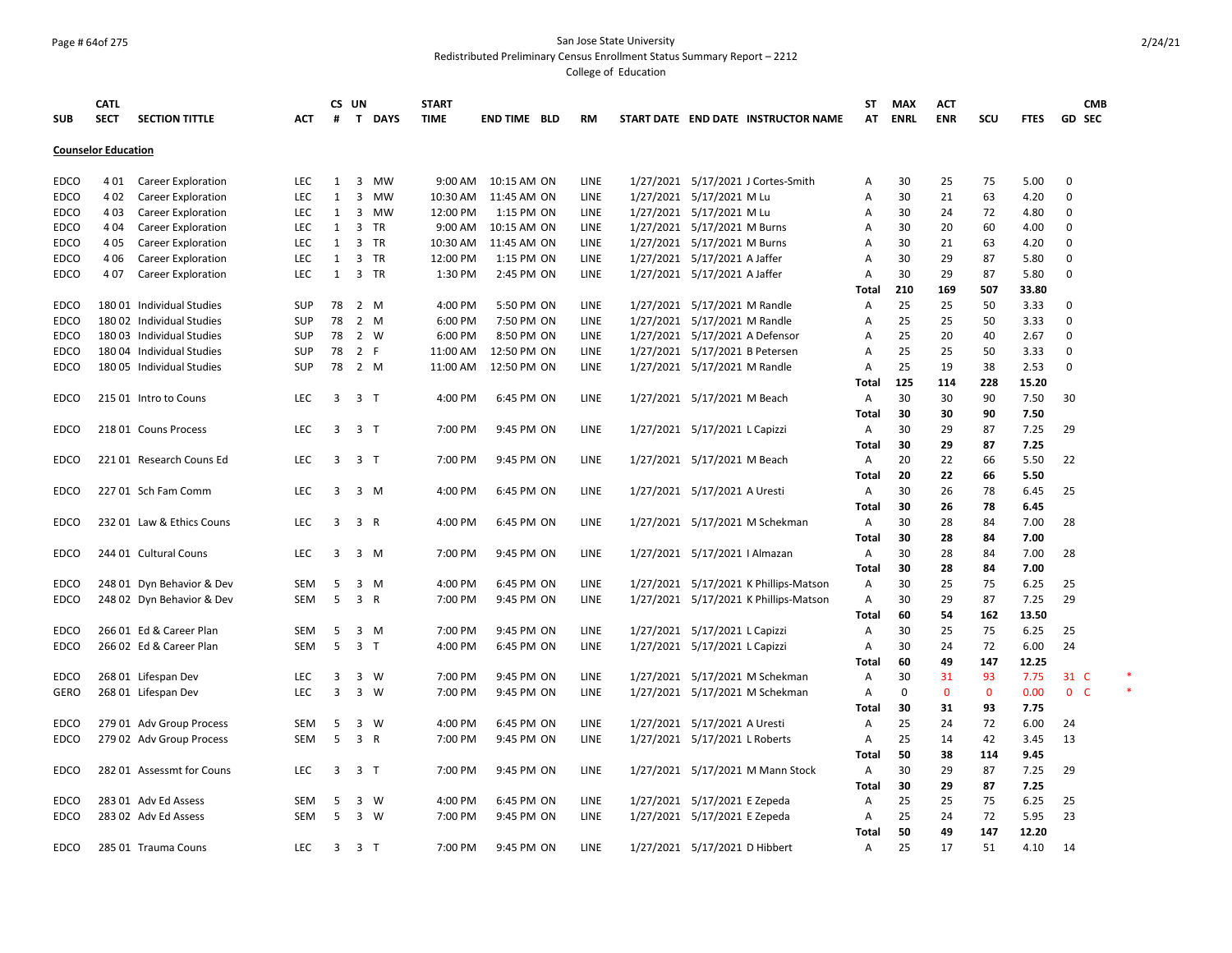# Page # 65of 275 San Jose State University

Redistributed Preliminary Census Enrollment Status Summary Report – 2212

College of Education

| <b>SUB</b>  | <b>CATL</b><br><b>SECT</b> | <b>SECTION TITTLE</b>         | ACT        | #  | CS UN<br>T     | <b>DAYS</b>  | <b>START</b><br><b>TIME</b> | <b>END TIME BLD</b> |     | <b>RM</b>   |           | START DATE END DATE INSTRUCTOR NAME | <b>ST</b><br>AT | <b>MAX</b><br><b>ENRL</b> | <b>ACT</b><br><b>ENR</b> | SCU            | <b>FTES</b> | GD SEC   | <b>CMB</b> |
|-------------|----------------------------|-------------------------------|------------|----|----------------|--------------|-----------------------------|---------------------|-----|-------------|-----------|-------------------------------------|-----------------|---------------------------|--------------------------|----------------|-------------|----------|------------|
|             |                            |                               |            |    |                |              |                             |                     |     |             |           |                                     |                 |                           |                          |                |             |          |            |
| EDCO        |                            | 285 02 Trauma Couns           | LEC        | 3  | 3              | W            | 7:00 PM                     | 9:45 PM ON          |     | LINE        |           | 1/27/2021 5/17/2021   Almazan       | A               | 25                        | 25                       | 75             | 6.25        | 25       |            |
|             |                            |                               |            |    |                |              |                             |                     |     |             |           |                                     | Total           | 50                        | 42                       | 126            | 10.35       |          |            |
| EDCO        |                            | 286 01 Org Change & Dev       | <b>LEC</b> | 3  | 3              | M            | 7:00 PM                     | 9:45 PM ON          |     | LINE        |           | 1/27/2021 5/17/2021 M Schekman      | A               | 30                        | 30                       | 90             | 7.50        | 30       |            |
| EDCO        |                            | 286 02 Org Change & Dev       | LEC        | 3  | 3              | W            | 4:00 PM                     | 6:45 PM ON          |     | LINE        |           | 1/27/2021 5/17/2021 M Schekman      | A               | 25                        | 25                       | 75             | 6.20        | 24       |            |
|             |                            |                               |            |    |                |              |                             |                     |     |             |           |                                     | Total           | 55                        | 55                       | 165            | 13.70       |          |            |
| EDCO        |                            | 287 01 Comp School Couns      | LEC        | 3  | $\overline{3}$ | ா            | 4:00 PM                     | 6:45 PM ON          |     | LINE        |           | 1/27/2021 5/17/2021 L Roberts       | A               | 25                        | 15                       | 45             | 3.70        | 14       |            |
|             |                            |                               |            |    |                |              |                             |                     |     |             |           |                                     | Total           | 25                        | 15                       | 45             | 3.70        |          |            |
| <b>EDCO</b> |                            | 288 01 Sem Couns Th Prac      | SEM        | 5  | 3              | R            | 4:00 PM                     | 6:45 PM ON          |     | LINE        |           | 1/27/2021 5/17/2021 S Stovall       | Α               | 25                        | 26                       | 78             | 6.50        | 26       |            |
| EDCO        |                            | 288 02 Sem Couns Th Prac      | <b>SEM</b> | 5  | 3              | $\mathsf{R}$ | 7:00 PM                     | 9:45 PM ON          |     | LINE        |           | 1/27/2021 5/17/2021 S Stovall       | A               | 25                        | 25                       | 75             | 6.25        | 25       |            |
|             |                            |                               |            |    |                |              |                             |                     |     |             |           |                                     | <b>Total</b>    | 50                        | 51                       | 153            | 12.75       |          |            |
| EDCO        |                            | 289 01 Sem Prof Couns         | <b>SEM</b> | 5  | 3              | M            | 4:00 PM                     | 6:45 PM ON          |     | LINE        |           | 1/27/2021 5/17/2021 J Laker         | A               | 25                        | 21                       | 63             | 5.25        | 21       |            |
| EDCO        |                            | 289 02 Sem Prof Couns         | <b>SEM</b> |    | 3              |              |                             |                     |     |             |           |                                     | X               | 0                         | 0                        | 0              | 0.00        | $\Omega$ |            |
|             |                            |                               |            |    |                |              |                             |                     |     |             |           |                                     | Total           | 25                        | 21                       | 63             | 5.25        |          |            |
| EDCO        |                            | 292 01 Supv Exp Couns         | <b>SUP</b> | 36 | 3              | <b>TBA</b>   |                             |                     | ON  | LINE        |           | 1/27/2021 5/17/2021 J Laker         | A               | 10                        | 9                        | 27             | 2.25        | 9        |            |
| EDCO        |                            | 292 02 Supv Exp Couns         | SUP        | 36 | 3              | <b>TBA</b>   |                             |                     | ON  | LINE        | 1/27/2021 | 5/17/2021 K Choi                    | Α               | 10                        | 11                       | 33             | 2.60        | 8        |            |
| EDCO        |                            | 292 03 Supv Exp Couns         | <b>SUP</b> | 36 | 3              | <b>TBA</b>   |                             |                     | ON  | LINE        | 1/27/2021 | 5/17/2021 K Choi                    | A               | 10                        | 10                       | 30             | 2.50        | 10       |            |
| EDCO        |                            | 292 04 Supv Exp Couns         | SUP        | 36 | 3              | TBA          |                             |                     | ΟN  | LINE        | 1/27/2021 | 5/17/2021 A Uresti                  | A               | 10                        | 11                       | 33             | 2.75        | 11       |            |
| EDCO        |                            | 292 05 Supv Exp Couns         | SUP        | 36 | 3              | <b>TBA</b>   |                             |                     | ON  | <b>LINE</b> | 1/27/2021 | 5/17/2021 M Schekman                | A               | 10                        | 11                       | 33             | 2.70        | 10       |            |
| EDCO        |                            | 292 06 Supv Exp Couns         | SUP        | 36 | 3              | TBA          |                             |                     | ΟN  | LINE        | 1/27/2021 | 5/17/2021 L Roberts                 | A               | 10                        | 10                       | 30             | 2.45        | 9        |            |
| EDCO        |                            | 292 07 Supv Exp Couns         | SUP        | 36 | 3              | <b>TBA</b>   |                             |                     | ON  | LINE        | 1/27/2021 | 5/17/2021 A Gutierrez               | A               | 10                        | 12                       | 36             | 3.00        | 12       |            |
| EDCO        |                            | 292 08 Supv Exp Couns         | SUP        | 36 | 3              | TBA          |                             |                     | ON  | LINE        | 1/27/2021 | 5/17/2021 E Hugo                    | Α               | 10                        | 11                       | 33             | 2.75        | 11       |            |
| EDCO        |                            | 292 09 Supv Exp Couns         | SUP        | 36 | 3              | <b>TBA</b>   |                             |                     | ON  | LINE        |           | 1/27/2021 5/17/2021 K Kruger        | A               | 10                        | 11                       | 33             | 2.75        | 11       |            |
| EDCO        |                            | 292 10 Supv Exp Couns         | <b>SUP</b> | 36 | 3              | <b>TBA</b>   |                             |                     | ON  | LINE        |           | 1/27/2021 5/17/2021 A Gutierrez     | A               | 10                        | 12                       | 36             | 3.00        | 12       |            |
| EDCO        |                            | 292 11 Supv Exp Couns         | SUP        | 36 | 3              | TBA          |                             |                     | ON  | LINE        |           | 1/27/2021 5/17/2021 E Hugo          | A               | 10                        | 11                       | 33             | 2.70        | 10       |            |
|             |                            |                               |            |    |                |              |                             |                     |     |             |           |                                     | Total           | 110                       | 119                      | 357            | 29.45       |          |            |
| EDCO        |                            | 293 01 Prac Child & Sub Abuse | <b>SEM</b> | 6  | 3              | R            | 4:00 PM                     | 6:45 PM ON          |     | LINE        |           | 1/27/2021 5/17/2021 A Jaffer        | Α               | 25                        | 17                       | 51             | 4.10        | 14       |            |
|             |                            |                               |            |    |                |              |                             |                     |     |             |           |                                     | Total           | 25                        | 17                       | 51             | 4.10        |          |            |
| EDCO        |                            | 298 01 Spec Stud Couns Ed     | SUP        | 48 | 3              | TBA          |                             |                     | ON  | LINE        |           | 1/27/2021 5/17/2021 J Laker         | A               | 11                        | 10                       | 30             | 2.50        | 10       |            |
| EDCO        |                            | 298 02 Spec Stud Couns Ed     | <b>SUP</b> | 48 | 3              | <b>TBA</b>   |                             |                     | ON. | LINE        | 1/27/2021 | 5/17/2021 K Choi                    | A               | 12                        | 11                       | 33             | 2.75        | 11       |            |
| EDCO        |                            | 298 03 Spec Stud Couns Ed     | <b>SUP</b> | 48 | 3              | <b>TBA</b>   |                             |                     | ON  | LINE        |           | 1/27/2021 5/17/2021 M Beach         | A               | 12                        | 12                       | 36             | 3.00        | 12       |            |
| EDCO        |                            | 298 04 Spec Stud Couns Ed     | SUP        | 48 | 3              | <b>TBA</b>   |                             |                     | ON. | LINE        |           | 1/27/2021 5/17/2021 M Beach         | A               | 12                        | 12                       | 36             | 3.00        | 12       |            |
|             |                            |                               |            |    |                |              |                             |                     |     |             |           |                                     | Total           | 47                        | 45                       | 135            | 11.25       |          |            |
| EDCO        |                            | 299 01 Master's Thesis        | <b>SUP</b> | 78 | 3              | TBA          |                             |                     | ON. | LINE        |           | 1/27/2021 5/17/2021 J Laker         | A               | 1                         | 1                        | $\overline{3}$ | 0.25        | 1        |            |
|             |                            |                               |            |    |                |              |                             |                     |     |             |           |                                     | Total           | 1                         | $\mathbf{1}$             | 3              | 0.25        |          |            |

**Counselor Education Total 1173 1062 3072 242.90**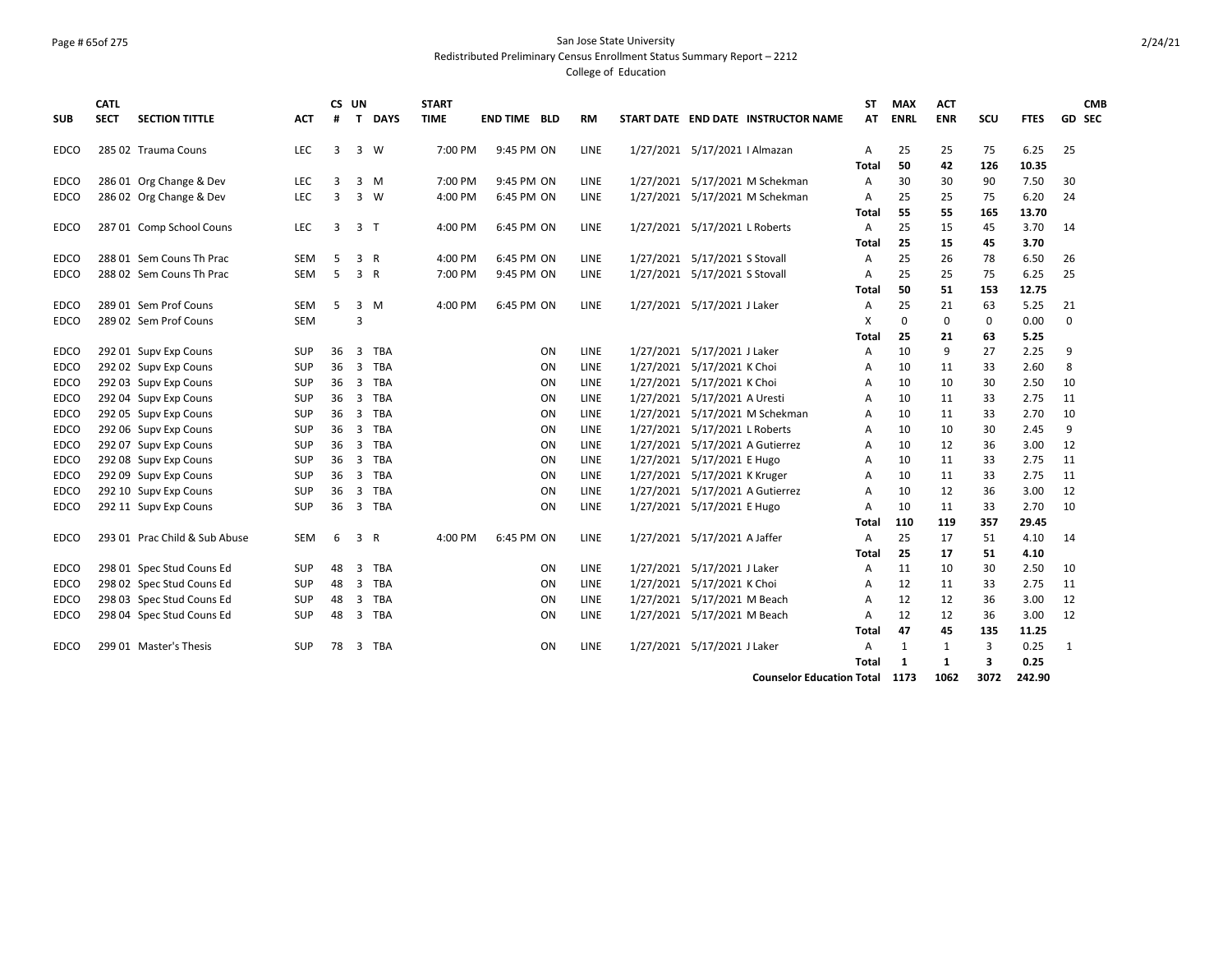# Page # 66of 275 San Jose State University

Redistributed Preliminary Census Enrollment Status Summary Report – 2212

| <b>SUB</b> | <b>CATL</b><br><b>SECT</b> | <b>SECTION TITTLE</b>         | <b>ACT</b> | .# | CS UN | <b>DAYS</b> | <b>START</b><br><b>TIME</b> | <b>END TIME</b> | <b>BLD</b> | RM          | START DATE END DATE INSTRUCTOR NAME | ST<br>AT     | <b>MAX</b><br><b>ENRL</b> | <b>ACT</b><br><b>ENR</b> | SCU | <b>FTES</b> |                         | <b>CMB</b><br><b>GD SEC</b> |
|------------|----------------------------|-------------------------------|------------|----|-------|-------------|-----------------------------|-----------------|------------|-------------|-------------------------------------|--------------|---------------------------|--------------------------|-----|-------------|-------------------------|-----------------------------|
|            |                            | <b>EdD Leadership Program</b> |            |    |       |             |                             |                 |            |             |                                     |              |                           |                          |     |             |                         |                             |
| <b>EDD</b> |                            | 501 01 Quant Analysis         | <b>LEC</b> |    | 3 R   |             | 4:30 PM                     |                 | 8:30 PM ON | LINE        | 1/27/2021 5/17/2021 L Roygardner    | A            | 18                        | 17                       | 51  | 3.40        | $\overline{\mathbf{0}}$ |                             |
|            |                            |                               |            |    |       |             |                             |                 |            |             |                                     | <b>Total</b> | 18                        | 17                       | 51  | 3.40        |                         |                             |
| <b>EDD</b> |                            | 522 01 Communication & Ed     | <b>LEC</b> | 2  | 3S    |             | 8:00 AM                     |                 | 5:00 PM ON | LINE        | 1/27/2021 5/17/2021 E Munoz-Munoz   | A            | 18                        | 17                       | 51  | 3.40        | $\overline{\mathbf{0}}$ |                             |
|            |                            |                               |            |    |       |             |                             |                 |            |             |                                     | Total        | 18                        | 17                       | 51  | 3.40        |                         |                             |
| <b>EDD</b> |                            | 591B 01 Prof Seminar II       | SEM        | 5. | 3 S   |             | 8:00 AM                     |                 | 5:00 PM ON | <b>LINE</b> | 1/27/2021 5/17/2021 M Ledesma Limon | A            | 18                        | 17                       | 51  | 3.40        | $\overline{\mathbf{0}}$ |                             |
|            |                            |                               |            |    |       |             |                             |                 |            |             |                                     | Total        | 18                        | 17                       | 51  | 3.40        |                         |                             |
| <b>EDD</b> |                            | 591C 01 Prof Seminar III      | <b>SEM</b> | 5  | 3     | W           | 4:30 PM                     |                 | 8:30 PM ON | LINE        | 1/27/2021 5/17/2021 A Danzig        | A            | 18                        | 17                       | 51  | 3.40        | $\overline{\mathbf{0}}$ |                             |
|            |                            |                               |            |    |       |             |                             |                 |            |             |                                     | Total        | 18                        | 17                       | 51  | 3.40        |                         |                             |
| <b>EDD</b> |                            | 599 01 Dissertation           | <b>SUP</b> | 25 | 6 T   |             | 4:30 PM                     |                 | 7:15 PM ON | LINE        | 1/27/2021 5/17/2021 B Porfilio      | A            | 15                        | 14                       | 84  | 5.60        | $\overline{\mathbf{0}}$ |                             |
|            |                            |                               |            |    |       |             |                             |                 |            |             |                                     | Total        | 15                        | 14                       | 84  | 5.60        |                         |                             |
|            |                            |                               |            |    |       |             |                             |                 |            |             | <b>EdD Leadership Program Total</b> |              | 87                        | 82                       | 288 | 19.20       |                         |                             |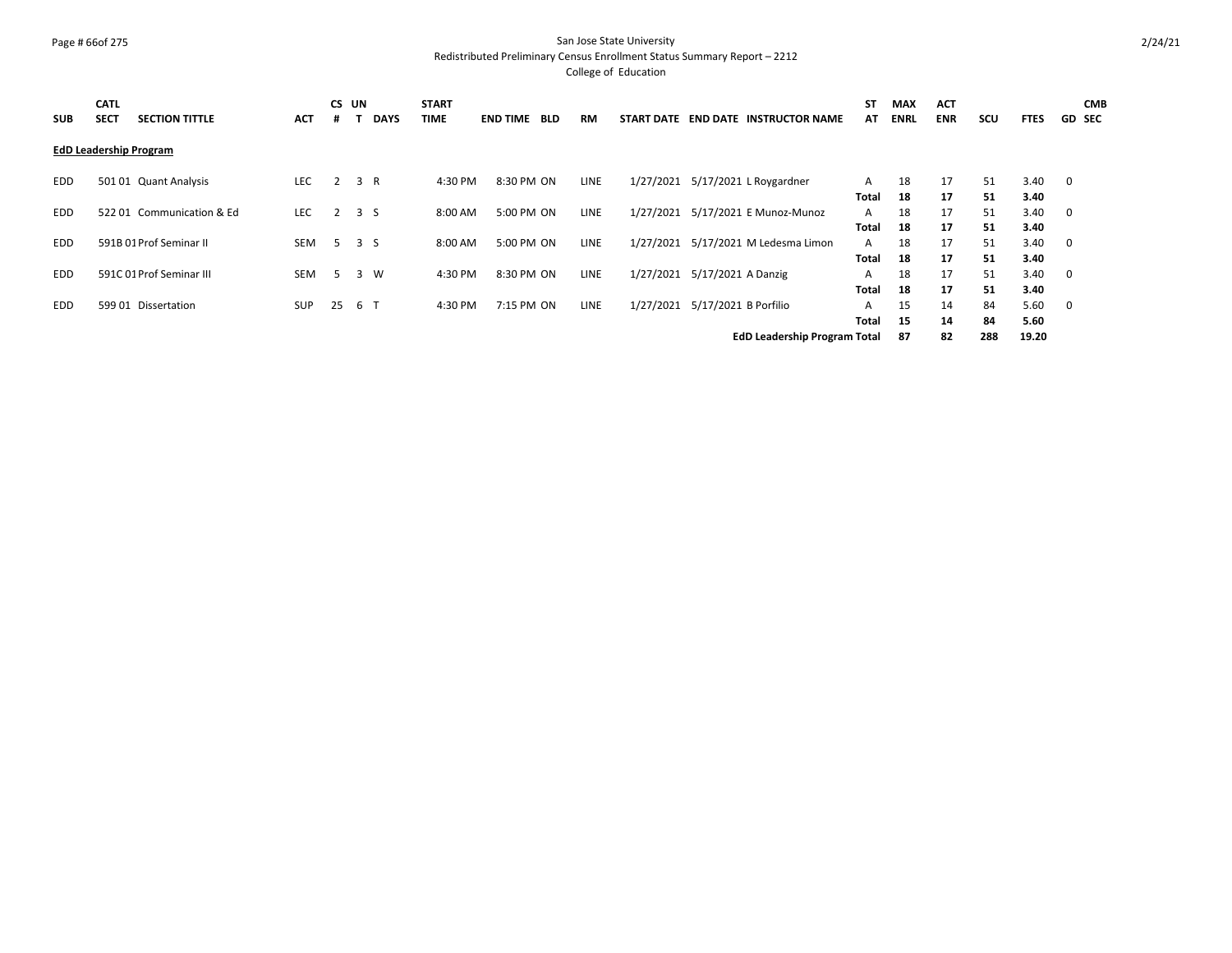# Page # 67of 275 San Jose State University

Redistributed Preliminary Census Enrollment Status Summary Report – 2212

| <b>SUB</b>   | <b>CATL</b><br><b>SECT</b>     | <b>SECTION TITTLE</b>                              | <b>ACT</b>        |    | CS UN | <b>DAYS</b> | <b>START</b><br><b>TIME</b> | <b>END TIME</b> | <b>BLD</b> | RM   | START DATE END DATE INSTRUCTOR NAME                               | ST.<br>AT         | <b>MAX</b><br><b>ENRL</b>  | <b>ACT</b><br><b>ENR</b> | scu      | <b>FTES</b>                  |                                                    | <b>CMB</b><br><b>GD SEC</b> |
|--------------|--------------------------------|----------------------------------------------------|-------------------|----|-------|-------------|-----------------------------|-----------------|------------|------|-------------------------------------------------------------------|-------------------|----------------------------|--------------------------|----------|------------------------------|----------------------------------------------------|-----------------------------|
|              | <b>Education - All College</b> |                                                    |                   |    |       |             |                             |                 |            |      |                                                                   |                   |                            |                          |          |                              |                                                    |                             |
| EDUC<br>EDUC |                                | 80 01 Independent Study<br>80 02 Independent Study | SUP<br><b>SUP</b> | 36 |       | <b>TBA</b>  |                             |                 | <b>ON</b>  | LINE | 1/27/2021 5/17/2021 D Bee-Gates<br><b>Education - All College</b> | A<br><b>Total</b> | $\Omega$<br>20<br>20<br>20 | 0                        | $\Omega$ | 0.00<br>0.07<br>0.07<br>0.07 | $\overline{\mathbf{0}}$<br>$\overline{\mathbf{0}}$ |                             |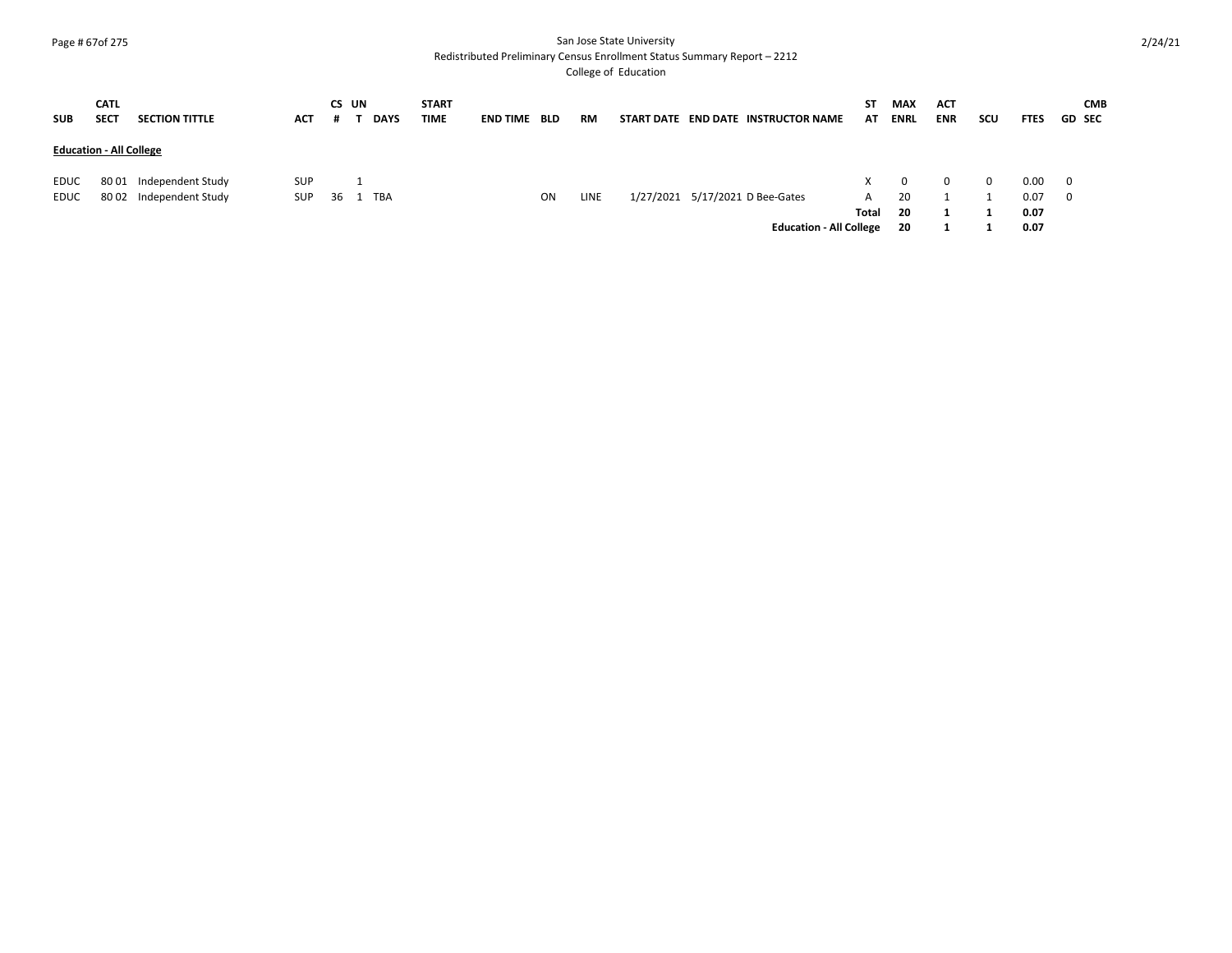# Page # 68of 275 San Jose State University

Redistributed Preliminary Census Enrollment Status Summary Report – 2212

| <b>SUB</b>  | <b>CATL</b><br><b>SECT</b>    | <b>SECTION TITTLE</b> | <b>ACT</b> | CS UN | <b>DAYS</b> | <b>START</b><br><b>TIME</b> | <b>END TIME</b> | <b>BLD</b> | <b>RM</b> |                              | START DATE END DATE INSTRUCTOR NAME | ST.<br>AT | <b>MAX</b><br><b>ENRL</b> | <b>ACT</b><br><b>ENR</b> | scu            | <b>FTES</b>          | <b>CMB</b><br><b>GD SEC</b> |
|-------------|-------------------------------|-----------------------|------------|-------|-------------|-----------------------------|-----------------|------------|-----------|------------------------------|-------------------------------------|-----------|---------------------------|--------------------------|----------------|----------------------|-----------------------------|
|             | <b>Educational Leadership</b> |                       |            |       |             |                             |                 |            |           |                              |                                     |           |                           |                          |                |                      |                             |
| <b>EDAD</b> |                               | 206 01 ELS as Praxis  | SEM        | 5 3 M |             | 5:00 PM                     |                 | 8:00 PM ON | LINE      | 1/27/2021 5/17/2021 F Bagula | <b>Educational Leadership Total</b> | Total     |                           |                          | 21<br>21<br>21 | 1.75<br>1.75<br>1.75 |                             |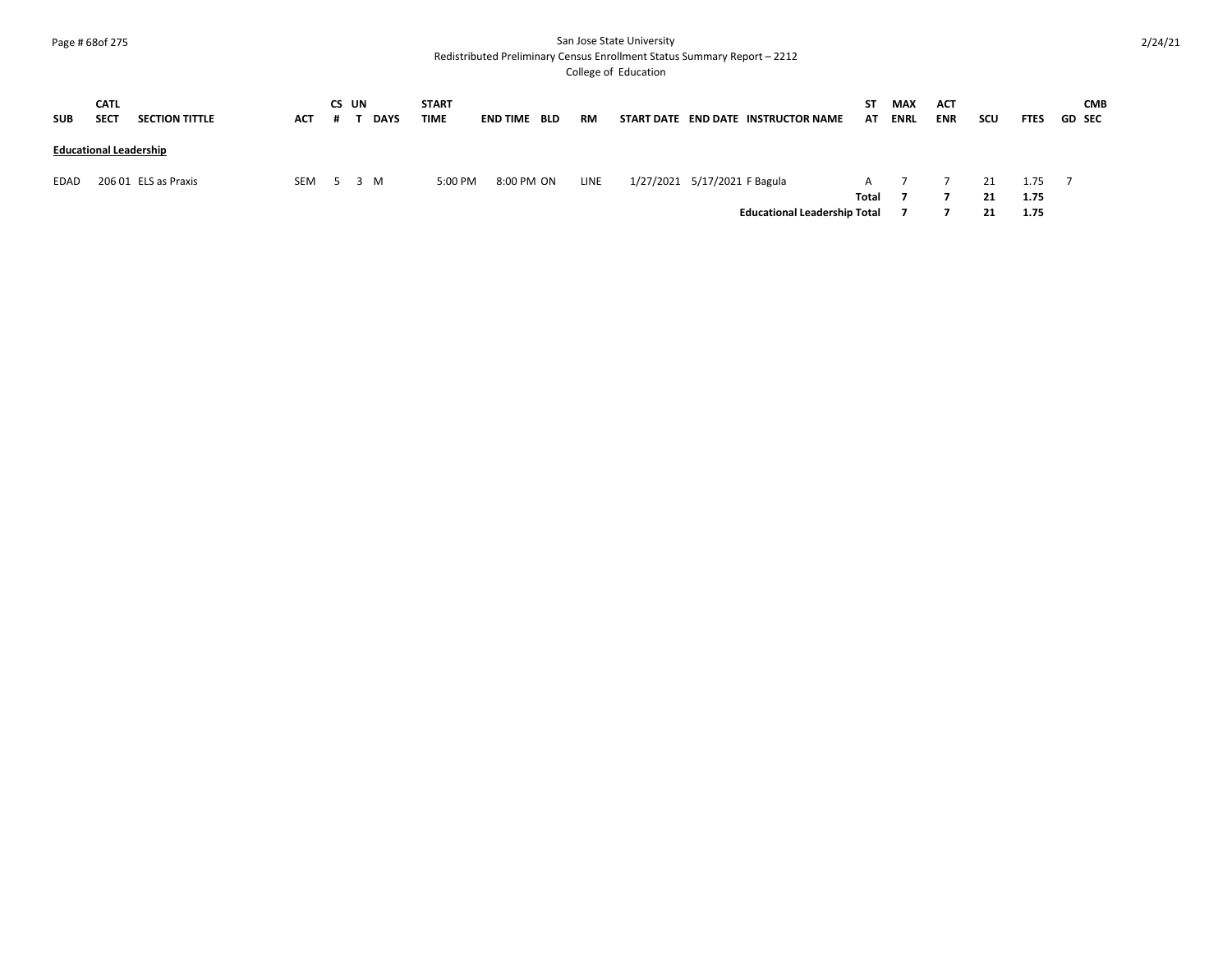# Page # 69of 275 San Jose State University

Redistributed Preliminary Census Enrollment Status Summary Report – 2212

|                            | <b>CATL</b>              |                                                      |                   |                | CS UN          |              | <b>START</b> |                     |          |              |                     |                                |                                     | ST           | <b>MAX</b>  | <b>ACT</b>   |            |              |                | <b>CMB</b> |
|----------------------------|--------------------------|------------------------------------------------------|-------------------|----------------|----------------|--------------|--------------|---------------------|----------|--------------|---------------------|--------------------------------|-------------------------------------|--------------|-------------|--------------|------------|--------------|----------------|------------|
| <b>SUB</b>                 | <b>SECT</b>              | <b>SECTION TITTLE</b>                                | ACT               | #              | $\mathsf{T}$   | <b>DAYS</b>  | <b>TIME</b>  | <b>END TIME BLD</b> |          | <b>RM</b>    |                     |                                | START DATE END DATE INSTRUCTOR NAME | AT           | <b>ENRL</b> | <b>ENR</b>   | <b>SCU</b> | <b>FTES</b>  | <b>GD SEC</b>  |            |
|                            | <b>Special Education</b> |                                                      |                   |                |                |              |              |                     |          |              |                     |                                |                                     |              |             |              |            |              |                |            |
| EDSE                       | 14A 01 American Sign I   |                                                      | <b>SEM</b>        | 4              | 3              | MW           | 10:30 AM     | 11:45 AM ON         |          | LINE         |                     | 1/27/2021 5/17/2021 E Smith    |                                     | Α            | 30          | 32           | 96         | 6.40         | 0              |            |
| <b>EDSE</b>                | 14A 02 American Sign I   |                                                      | SEM               | 4              | 3              | TR           |              | 9:00 AM 10:15 AM ON |          | LINE         |                     | 1/27/2021 5/17/2021 E Smith    |                                     | Α            | 30          | 36           | 108        | 7.30         | $\overline{2}$ |            |
|                            |                          |                                                      |                   |                |                |              |              |                     |          |              |                     |                                |                                     | Total        | 60          | 68           | 204        | 13.70        |                |            |
| <b>EDSE</b>                |                          | 14B 01 American Sign II                              | <b>SEM</b>        | 4              | $\overline{3}$ | MW           | 12:00 PM     | 1:15 PM ON          |          | LINE         |                     | 1/27/2021 5/17/2021 E Smith    |                                     | Α            | 30          | 19           | 57         | 3.80         | 0              |            |
| <b>EDSE</b>                |                          | 14B 02 American Sign II                              | <b>SEM</b>        | 4              | 3              | TR           | 10:30 AM     | 11:45 AM ON         |          | LINE         |                     | 1/27/2021 5/17/2021 E Smith    |                                     | Α            | 30          | 13           | 39         | 2.60         | 0              |            |
|                            |                          |                                                      |                   |                |                |              |              |                     |          |              |                     |                                |                                     | Total        | 60          | 32           | 96         | 6.40         |                |            |
| EDSE                       |                          | 102 01 Sp Lng Typ/At Dev                             | <b>LEC</b>        | 2              | 3              | $\mathsf{R}$ | 4:00 PM      | 6:45 PM ON          |          | LINE         |                     | 1/27/2021 5/17/2021 S Kulkarni |                                     | A            | 40          | 26           | 78         | 5.20         | 0              |            |
| <b>EDSE</b>                |                          | 102 80 Sp Lng Typ/At Dev                             | <b>LEC</b>        | $\overline{2}$ | $\overline{3}$ | TBA          |              |                     | ON       | LINE         |                     |                                | 1/27/2021 5/17/2021 A Henderson     | A            | 40          | 38           | 114        | 7.65         | $\mathbf{1}$   |            |
| <b>EDSE</b>                |                          | 102 81 Sp Lng Typ/At Dev                             | <b>LEC</b>        | 2              | $\overline{3}$ | TBA          |              |                     | ON       | LINE         |                     |                                | 1/27/2021 5/17/2021 A Henderson     | Α            | 40          | 30           | 90         | 6.00         | 0              |            |
|                            |                          |                                                      |                   |                |                |              |              |                     |          |              |                     |                                |                                     | Total        | 120         | 94           | 282        | 18.85        |                |            |
| EDSE                       |                          | 104 01 Atypical Dev Young                            | LEC               | 3              | 3              | W            | 4:00 PM      | 6:45 PM ON          |          | LINE         |                     | 1/27/2021 5/17/2021 V Perkins  |                                     | A            | 20          | 11<br>11     | 33<br>33   | 2.20         | 0              |            |
|                            |                          |                                                      | <b>SUP</b>        | 25             | 6              | <b>TBA</b>   |              |                     | ON       | LINE         |                     | 1/27/2021 5/17/2021 S Ortiz    |                                     | Total<br>A   | 20<br>6     | 6            | 36         | 2.20<br>2.40 | 0              |            |
| <b>EDSE</b><br><b>EDSE</b> |                          | 105 01 Sup Ind Plan Eval<br>105 02 Sup Ind Plan Eval | <b>SUP</b>        | 25             | 6              | TBA          |              |                     | ON       | LINE         |                     | 1/27/2021 5/17/2021 J Totter   |                                     | A            | 6           | 5            | 30         | 2.10         | $\mathbf{1}$   |            |
| <b>EDSE</b>                |                          | 105 03 Sup Ind Plan Eval                             | <b>SUP</b>        | 25             | 6              | TBA          |              |                     | ON       | LINE         | 1/27/2021 5/17/2021 |                                |                                     | A            | 6           | 0            | 0          | 0.00         | 0              |            |
| <b>EDSE</b>                |                          | 105 04 Sup Ind Plan Eval                             | <b>SUP</b>        | 25             | 6              | TBA          |              |                     | ON       | LINE         | 1/27/2021 5/17/2021 |                                |                                     | A            | 6           | $\Omega$     | 0          | 0.00         | 0              |            |
| <b>EDSE</b>                |                          | 105 05 Sup Ind Plan Eval                             | <b>SUP</b>        | 25             | 6              | TBA          |              |                     | ON       | LINE         | 1/27/2021 5/17/2021 |                                |                                     | A            | 6           | 0            | 0          | 0.00         | 0              |            |
| <b>EDSE</b>                |                          | 105 06 Sup Ind Plan Eval                             | <b>SUP</b>        | 25             | 6              | TBA          |              |                     | ON       | LINE         | 1/27/2021 5/17/2021 |                                |                                     | Α            | 6           | $\Omega$     | 0          | 0.00         | 0              |            |
|                            |                          |                                                      |                   |                |                |              |              |                     |          |              |                     |                                |                                     | Total        | 36          | 11           | 66         | 4.50         |                |            |
| EDSE                       |                          | 108 01 Assmt Eval Atyp YC                            | <b>LEC</b>        | 3              |                | 3 M          | 4:00 PM      | 6:45 PM ON          |          | LINE         |                     | 1/27/2021 5/17/2021 J Collen   |                                     | Α            | 30          | 29           | 87         | 6.00         | 4              |            |
|                            |                          |                                                      |                   |                |                |              |              |                     |          |              |                     |                                |                                     | Total        | 30          | 29           | 87         | 6.00         |                |            |
| <b>EDSE</b>                | 110 01 Autism            |                                                      | <b>LEC</b>        | 2              | $\overline{3}$ | M            | 7:00 PM      | 9:45 PM ON          |          | <b>LINE</b>  |                     | 1/27/2021 5/17/2021 J Astor    |                                     | Α            | 30          | 24           | 72         | 4.90         | 2              |            |
|                            |                          |                                                      |                   |                |                |              |              |                     |          |              |                     |                                |                                     | Total        | 30          | 24           | 72         | 4.90         |                |            |
| EDSE                       |                          | 115 01 Intro to Deaf Culture                         | LEC               | 2              | 3              | MW           | 1:30 PM      | 2:45 PM ON          |          | LINE         |                     | 1/27/2021 5/17/2021 E Smith    |                                     | Α            | 30          | 35           | 105        | 7.00         | 0              |            |
|                            |                          |                                                      |                   |                |                |              |              |                     |          |              |                     |                                |                                     | Total        | 30          | 35           | 105        | 7.00         |                |            |
| <b>EDSE</b>                | 154 01 Prac St Tch Sed   |                                                      | <b>SUP</b>        | 25             | 6              | TBA          |              |                     | ON       | LINE         |                     | 1/27/2021 5/17/2021 S Krishnan |                                     | Α            | 6           | 6            | 36         | 2.70         | 3              |            |
| <b>EDSE</b>                | 154 02 Prac St Tch Sed   |                                                      | <b>SUP</b>        | 25             | 6              | <b>TBA</b>   |              |                     | ON       | LINE         |                     | 1/27/2021 5/17/2021 V Perkins  |                                     | A            | 6           | 6            | 36         | 2.70         | 3              |            |
| <b>EDSE</b>                | 154 03 Prac St Tch Sed   |                                                      | <b>SUP</b>        | 25             | 6              | <b>TBA</b>   |              |                     | ON       | LINE         |                     | 1/27/2021 5/17/2021 N Smith    |                                     | A            | 6           | $\mathbf{1}$ | 6          | 0.40         | 0              |            |
| EDSE                       | 154 04 Prac St Tch Sed   |                                                      | <b>SUP</b>        | 25             | 6              | TBA          |              |                     | ON       | LINE         |                     | 1/27/2021 5/17/2021 J Totter   |                                     | Α            | 6           | 3            | 18         | 1.50         | 3              |            |
| <b>EDSE</b>                | 154 05 Prac St Tch Sed   |                                                      | <b>SUP</b>        | 25             | 6              | TBA          |              |                     | ON       | LINE         |                     | 1/27/2021 5/17/2021 N Smith    |                                     | A            | 6           | $\mathbf{1}$ | 6          | 0.40         | 0              |            |
| <b>EDSE</b>                | 154 06 Prac St Tch Sed   |                                                      | <b>SUP</b>        | 25             | 6              | TBA          |              |                     | ON       | LINE         | 1/27/2021 5/17/2021 |                                |                                     | A            | 6           | $\mathbf 0$  | 0          | 0.00         | 0              |            |
|                            |                          |                                                      |                   |                |                |              |              |                     |          |              |                     |                                |                                     | Total        | 36          | 17           | 102        | 7.70         |                |            |
| EDSE                       | 180 01 Indiv Studies     |                                                      | <b>SUP</b>        | 78             |                | 3 TBA        |              |                     | ON       | LINE         |                     | 1/27/2021 5/17/2021 M Hughes   |                                     | Α            | 3           | 1            | 3          | 0.25         | 1              |            |
|                            |                          |                                                      |                   |                |                |              |              |                     |          |              |                     |                                |                                     | Total        | 3           | $\mathbf{1}$ | 3          | 0.25         |                |            |
| <b>EDSE</b>                |                          | 192A 8C Incl Supp Students                           | <b>LEC</b>        | 3              |                | 3 TBA        |              |                     | ON       | LINE         |                     | 1/27/2021 5/17/2021 J Madigan  |                                     | Α            | 25          | 11           | 33         | 2.30         | 2              |            |
|                            |                          |                                                      |                   |                |                |              |              |                     |          |              |                     |                                |                                     | <b>Total</b> | 25          | 11           | 33         | 2.30         |                |            |
| <b>EDSE</b>                |                          | 213A 01 Curr, Instruct, Transtn                      | LEC               | 3              |                | 3 W          | 7:00 PM      | 9:45 PM ON          |          | LINE         |                     | 1/27/2021 5/17/2021 S Krishnan |                                     | Α            | 15          | 9            | 27         | 1.95         | 3              |            |
|                            |                          |                                                      |                   |                |                |              |              |                     |          |              |                     |                                |                                     | Total        | 15          | 9            | 27         | 1.95         |                |            |
| <b>EDSE</b>                | 216A 8C Rdng Lang Arts   |                                                      | <b>LEC</b>        | 3              |                | 3 TBA        |              |                     | ON       | LINE         |                     | 1/27/2021 5/17/2021 R Cruz     |                                     | Α            | 40          | 43           | 129        | 8.90         | 6              |            |
|                            |                          |                                                      |                   |                |                |              |              |                     |          |              |                     |                                |                                     | Total        | 40          | 43           | 129        | 8.90         |                |            |
| <b>EDSE</b>                | 217A 01 Dir Tchng I LH   |                                                      | <b>SUP</b>        | 25             | 6              | TBA          |              |                     | ON       | LINE         |                     | 1/27/2021 5/17/2021 N Smith    |                                     | Α            | 6           | 5            | 30         | 2.00         | 0              |            |
| <b>EDSE</b>                | 217A 02 Dir Tchng I LH   |                                                      | <b>SUP</b>        | 25             | 6              | TBA          |              |                     | ON       | LINE         |                     | 1/27/2021 5/17/2021 J Totter   |                                     | Α            | 6           | 6            | 36         | 2.70         | 3              |            |
| EDSE<br><b>EDSE</b>        | 217A 03 Dir Tchng I LH   |                                                      | SUP<br><b>SUP</b> | 25<br>25       | -6             | TBA          |              |                     | ON<br>ON | LINE<br>LINE |                     | 1/27/2021 5/17/2021 L Beto     |                                     | Α            | 6<br>6      | 15<br>6      | 90<br>36   | 6.30<br>2.40 | 3<br>0         |            |
|                            | 217A 04 Dir Tchng I LH   |                                                      |                   |                | - 6            | TBA          |              |                     |          |              |                     | 1/27/2021 5/17/2021 M Love     |                                     | A            |             |              |            |              |                |            |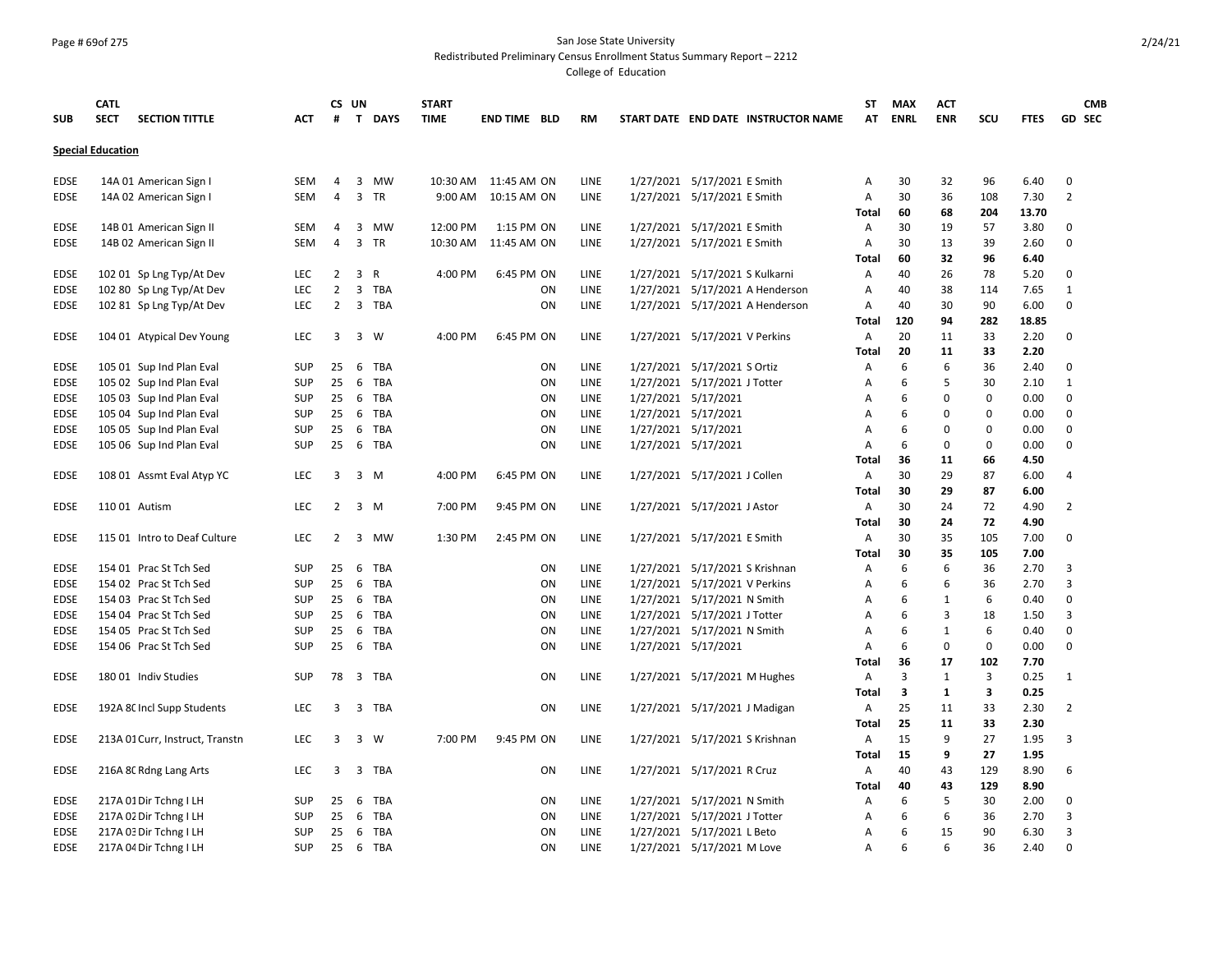# Page # 70of 275 San Jose State University

Redistributed Preliminary Census Enrollment Status Summary Report – 2212

College of Education

| <b>SUB</b>  | <b>CATL</b><br><b>SECT</b> | <b>SECTION TITTLE</b>      | <b>ACT</b> | CS UN<br># |    | <b>DAYS</b>  | <b>START</b><br><b>TIME</b> | <b>END TIME BLD</b> |    | <b>RM</b> |                     | START DATE END DATE INSTRUCTOR NAME | <b>ST</b><br>AT | <b>MAX</b><br><b>ENRL</b> | <b>ACT</b><br><b>ENR</b> | scu         | <b>FTES</b>   | <b>GD SEC</b>  | <b>CMB</b> |
|-------------|----------------------------|----------------------------|------------|------------|----|--------------|-----------------------------|---------------------|----|-----------|---------------------|-------------------------------------|-----------------|---------------------------|--------------------------|-------------|---------------|----------------|------------|
| EDSE        |                            | 217A 05 Dir Tchng I LH     | <b>SUP</b> | 25         | 6  | TBA          |                             |                     | ON | LINE      |                     | 1/27/2021 5/17/2021                 | A               | 6                         | 0                        | 0           | 0.00          | 0              |            |
| <b>EDSE</b> |                            | 217A Of Dir Tchng I LH     | <b>SUP</b> | 25         | -6 | <b>TBA</b>   |                             |                     | ON | LINE      |                     | 1/27/2021 5/17/2021                 | A               | 6                         | 0                        | 0           | 0.00          | 0              |            |
|             |                            |                            |            |            |    |              |                             |                     |    |           |                     |                                     | Total           | 36                        | 32                       | 192         | 13.40         |                |            |
| <b>EDSE</b> |                            | 217B 01 Dir Tchng II LH    | <b>SUP</b> | 25         | -6 | <b>TBA</b>   |                             |                     | ON | LINE      |                     | 1/27/2021 5/17/2021                 | A               | 6                         | 0                        | 0           | 0.00          | 0              |            |
|             |                            |                            |            |            |    |              |                             |                     |    |           |                     |                                     | Total           | -6                        | 0                        | 0           | 0.00          |                |            |
| <b>EDSE</b> |                            | 218B 8C ASD: M/M Disabilit | LEC        | 3          | 3  | <b>TBA</b>   |                             |                     | ON | LINE      |                     | 1/27/2021 5/17/2021 A Henderson     | A               | 40                        | 38                       | 114         | 8.15          | 11             |            |
|             |                            |                            |            |            |    |              |                             |                     |    |           |                     |                                     | <b>Total</b>    | 40                        | 38                       | 114         | 8.15          |                |            |
| <b>EDSE</b> |                            | 220 01 Res Sem Excep Ind   | SEM        | 5          | 3  | W            | 4:00 PM                     | 6:45 PM ON          |    | LINE      | 1/27/2021           | 5/17/2021 S Kulkarni                | A               | 20                        | 16                       | 48          | 4.00          | 16             |            |
| <b>EDSE</b> |                            | 220 02 Res Sem Excep Ind   | SEM        | 5          | 3  | W            | 4:00 PM                     | 6:45 PM ON          |    | LINE      | 1/27/2021           | 5/17/2021 R Cruz                    | A               | 20                        | 13                       | 39          | 3.25          | 13             |            |
|             |                            |                            |            |            |    |              |                             |                     |    |           |                     |                                     | <b>Total</b>    | 40                        | 29                       | 87          | 7.25          |                |            |
| <b>EDSE</b> |                            | 228A 01 Collab and Transit | LEC        | 3          | 3  | $\mathsf{R}$ | 4:00 PM                     | 6:45 PM ON          |    | LINE      | 1/27/2021           | 5/17/2021 A Golloher                | A               | 20                        | 9                        | 27          | 1.95          | 3              |            |
| <b>EDSE</b> |                            | 228A 02 Collab and Transit | LEC        | 3          | 3  | R            | 4:00 PM                     | 6:45 PM ON          |    | LINE      | 1/27/2021           | 5/17/2021 M Love                    | A               | 30                        | 30                       | 90          | 6.20          | $\overline{4}$ |            |
|             |                            |                            |            |            |    |              |                             |                     |    |           |                     |                                     | <b>Total</b>    | 50                        | 39                       | 117         | 8.15          |                |            |
| <b>EDSE</b> |                            | 231 01 Issues & Res in SE  | <b>SEM</b> | 5          | 3  | W            | 4:00 PM                     | 6:45 PM ON          |    | LINE      |                     | 1/27/2021 5/17/2021 L Simpson       | A               | 20                        | 16                       | 48          | 4.00          | 16             |            |
|             |                            |                            |            |            |    |              |                             |                     |    |           |                     |                                     | <b>Total</b>    | 20                        | 16                       | 48          | 4.00          |                |            |
| <b>EDSE</b> |                            | 235A 01 Mvmt, SI, Health   | LEC        | 3          | 3  |              | 7:00 PM                     | 9:45 PM ON          |    | LINE      | 1/27/2021           | 5/17/2021 J Andaya-Lambinicio       | $\overline{A}$  | 30                        | 20                       | 60          | 4.40          | 8              |            |
|             |                            |                            |            |            |    |              |                             |                     |    |           |                     |                                     | Total           | 30                        | 20                       | 60          | 4.40          |                |            |
| <b>EDSE</b> |                            | 241 80 Emrg Tech All Lrn   | SEM        | 5          | 3  | <b>TBA</b>   |                             |                     | ON | LINE      |                     | 1/27/2021 5/17/2021 M Love          | A               | 30                        | 20                       | 60          | 4.05          | 1              |            |
|             |                            |                            |            |            |    |              |                             |                     |    |           |                     |                                     | Total           | 30                        | 20                       | 60          | 4.05          |                |            |
| EDSE        |                            | 279 01 Mgn Bhvr Empss SED  | <b>SEM</b> | 5          | 3  |              | 4:00 PM                     | 6:45 PM ON          |    | LINE      | 1/27/2021           | 5/17/2021 H Park                    | A               | 25                        | 13                       | 39          | 2.85          | 5              |            |
| <b>EDSE</b> |                            | 279 02 Mgn Bhvr Empss SED  | SEM        | 5          | 3  | W            | 4:00 PM                     | 6:45 PM ON          |    | LINE      | 1/27/2021           | 5/17/2021 A Golloher                | A               | 25                        | 18                       | 54          | 3.65          | 1              |            |
|             |                            |                            |            |            |    |              |                             |                     |    |           |                     |                                     | Total           | 50                        | 31                       | 93          | 6.50          |                |            |
| <b>EDSE</b> |                            | 298 01 Special Studies     | <b>SUP</b> | 78         | 3  | <b>TBA</b>   |                             |                     | ON | LINE      | 1/27/2021 5/17/2021 |                                     | A               | 2                         | 0                        | 0           | 0.00          | 0              |            |
|             |                            |                            |            |            |    |              |                             |                     |    |           |                     |                                     | <b>Total</b>    | $\overline{2}$            | $\mathbf{o}$             | 0           | 0.00          |                |            |
|             |                            |                            |            |            |    |              |                             |                     |    |           |                     | Concial Education Total             |                 | 000                       | <b>610</b>               | <b>2010</b> | <b>140 EE</b> |                |            |

**Special Education Total 809 610 2010 140.55**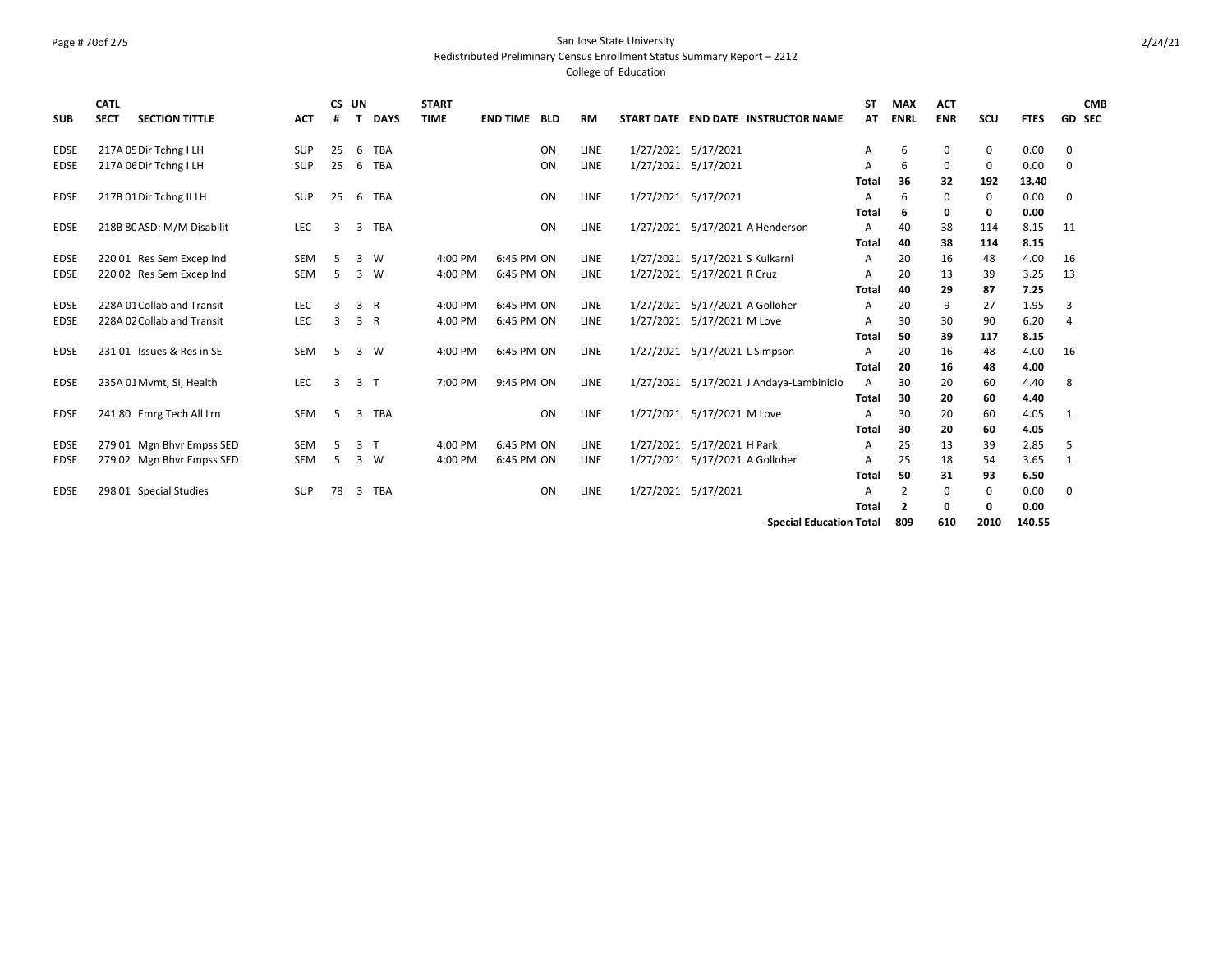# Page # 71of 275 San Jose State University

Redistributed Preliminary Census Enrollment Status Summary Report – 2212

|                          | <b>CATL</b>                          |            |                 | CS UN                   |              | <b>START</b> |                     |    |             |                     |                                |                                       | ST           | <b>MAX</b>  | <b>ACT</b>     |             |             | <b>CMB</b>     |
|--------------------------|--------------------------------------|------------|-----------------|-------------------------|--------------|--------------|---------------------|----|-------------|---------------------|--------------------------------|---------------------------------------|--------------|-------------|----------------|-------------|-------------|----------------|
| <b>SUB</b>               | <b>SECT</b><br><b>SECTION TITTLE</b> | ACT        | #               | $\mathsf{T}$            | <b>DAYS</b>  | <b>TIME</b>  | <b>END TIME BLD</b> |    | RM          |                     |                                | START DATE END DATE INSTRUCTOR NAME   | AT           | <b>ENRL</b> | <b>ENR</b>     | <b>SCU</b>  | <b>FTES</b> | <b>GD SEC</b>  |
| <b>Teacher Education</b> |                                      |            |                 |                         |              |              |                     |    |             |                     |                                |                                       |              |             |                |             |             |                |
| EDEL                     | 108A 01 Curr Rdng/Lang Arts          | SEM        | 5               | 3                       | M            | 4:00 PM      | 6:45 PM ON          |    | LINE        |                     | 1/27/2021 5/17/2021 A Briceno  |                                       | Α            | 30          | 29             | 58          | 5.80        | 0              |
| <b>EDEL</b>              | 108A 02 Curr Rdng/Lang Arts          | <b>SEM</b> | 5               | 3                       | T            | 4:00 PM      | 6:45 PM ON          |    | LINE        |                     | 1/27/2021 5/17/2021 A Briceno  |                                       | Α            | 30          | 21             | 42          | 4.20        | 0              |
| <b>EDEL</b>              | 108A 03 Curr Rdng/Lang Arts          | SEM        | $5\phantom{.0}$ | 3 W                     |              | 4:00 PM      | 6:45 PM ON          |    | LINE        |                     | 1/27/2021 5/17/2021 A Briceno  |                                       | Α            | 30          | 30             | 60          | 6.00        | 0              |
|                          |                                      |            |                 |                         |              |              |                     |    |             |                     |                                |                                       | Total        | 90          | 80             | 160         | 16.00       |                |
| <b>EDEL</b>              | 108B 01 Curr Science                 | <b>SEM</b> |                 | 3                       |              |              |                     |    |             |                     |                                |                                       | X            | $\mathsf 0$ | $\mathbf 0$    | $\mathbf 0$ | 0.00        | 0              |
| EDEL                     | 108B 02 Curr Science                 | <b>SEM</b> | 5               | $\overline{3}$          | $\mathsf{R}$ | 4:00 PM      | 6:45 PM ON          |    | LINE        |                     | 1/27/2021 5/17/2021 G Smith    |                                       | A            | 26          | 31             | 31          | 6.20        | 0              |
| EDEL                     | 108B 03 Curr Science                 | <b>SEM</b> | 5               | $\overline{3}$          | $\mathsf{R}$ | 7:00 PM      | 9:45 PM ON          |    | LINE        |                     | 1/27/2021 5/17/2021 G Smith    |                                       | A            | 30          | 29             | 29          | 5.80        | 0              |
| EDEL                     | 108B 04 Curr Science                 | SEM        | 5               | 3 R                     |              | 4:00 PM      | 6:45 PM ON          |    | LINE        |                     | 1/27/2021 5/17/2021 G Smith    |                                       | A            | 30          | 29             | 29          | 5.80        | 0              |
|                          |                                      |            |                 |                         |              |              |                     |    |             |                     |                                |                                       | <b>Total</b> | 86          | 89             | 89          | 17.80       |                |
| <b>EDEL</b>              | 108C 01 Curr Social Stu              | <b>SEM</b> | 5               | $\overline{\mathbf{3}}$ | T            | 4:00 PM      | 6:45 PM ON          |    | LINE        |                     | 1/27/2021 5/17/2021 J Asato    |                                       | Α            | 35          | 22             | 22          | 5.40        | 20             |
| <b>EDEL</b>              | 108C 02 Curr Social Stu              | <b>SEM</b> | 5               | 3 <sub>T</sub>          |              | 7:00 PM      | 9:45 PM ON          |    | LINE        |                     | 1/27/2021 5/17/2021 J Asato    |                                       | A            | 35          | 25             | 25          | 6.25        | 25             |
| <b>EDEL</b>              | 108C 03 Curr Social Stu              | SEM        | 5               | 3 M                     |              | 7:00 PM      | 9:45 PM ON          |    | LINE        |                     | 1/27/2021 5/17/2021 J Asato    |                                       | A            | 30          | 24             | 24          | 5.80        | 20             |
|                          |                                      |            |                 |                         |              |              |                     |    |             |                     |                                |                                       | Total        | 100         | 71             | 71          | 17.45       |                |
| <b>EDEL</b>              | 108D 01 Curr Math                    | <b>SEM</b> |                 | 3                       |              |              |                     |    |             |                     |                                |                                       | X            | $\mathbf 0$ | $\Omega$       | 0           | 0.00        | 0              |
| <b>EDEL</b>              | 108D 02 Curr Math                    | SEM        | 5               | $3 \, M$                |              | 7:00 PM      | 9:45 PM ON          |    | LINE        |                     | 1/27/2021 5/17/2021 F Darling  |                                       | Α            | 30          | 31             | 31          | 6.50        | 6              |
| EDEL                     | 108D 0: Curr Math                    | SEM        | 5               | 3 <sub>T</sub>          |              | 4:00 PM      | 6:45 PM ON          |    | LINE        |                     | 1/27/2021 5/17/2021 R Rios     |                                       | Α            | 30          | 28             | 28          | 5.60        | 0              |
| EDEL                     | 108D 04 Curr Math                    | SEM        | 5               | 3 R                     |              | 4:00 PM      | 6:45 PM ON          |    | LINE        |                     | 1/27/2021 5/17/2021 P Swanson  |                                       | Α            | 30          | 27             | 27          | 5.45        | $\mathbf{1}$   |
|                          |                                      |            |                 |                         |              |              |                     |    |             |                     |                                |                                       | Total        | 90          | 86             | 86          | 17.55       |                |
| EDEL                     | 143A 01 Phase I Stdt-Teach           | <b>SUP</b> | 25              | $\overline{4}$          | <b>TBA</b>   |              |                     | ON | LINE        |                     | 1/27/2021 5/17/2021 D Nemecek  |                                       | A            | 12          | 10             | 40          | 2.67        | 0              |
| <b>EDEL</b>              | 143A 02 Phase I Stdt-Teach           | <b>SUP</b> | 25              | $\overline{4}$          | <b>TBA</b>   |              |                     | ON | LINE        |                     | 1/27/2021 5/17/2021 K Olson    |                                       | A            | 12          | 10             | 40          | 2.67        | 0              |
| EDEL                     | 143A 03 Phase I Stdt-Teach           | SUP        | 25              |                         | 4 TBA        |              |                     | ON | LINE        |                     | 1/27/2021 5/17/2021 A Guzman   |                                       | A            | 10          | 6              | 24          | 1.60        | 0              |
| EDEL                     | 143A 04 Phase I Stdt-Teach           | <b>SUP</b> | 25              | $\overline{4}$          | TBA          |              |                     | ON | LINE        |                     | 1/27/2021 5/17/2021 H Beck     |                                       | A            | 12          | 6              | 24          | 1.60        | 0              |
| <b>EDEL</b>              | 143A 05 Phase I Stdt-Teach           | <b>SUP</b> | 25              | $\overline{4}$          | TBA          |              |                     | ON | LINE        |                     | 1/27/2021 5/17/2021 S Hughes   |                                       | A            | 9           | 8              | 32          | 2.13        | 0              |
| <b>EDEL</b>              | 143A OE Phase I Stdt-Teach           | <b>SUP</b> | 25              | $\overline{4}$          | <b>TBA</b>   |              |                     | ON | LINE        | 1/27/2021 5/17/2021 |                                |                                       | A            | 9           | $\Omega$       | 0           | 0.00        | 0              |
| <b>EDEL</b>              | 143A 07 Phase I Stdt-Teach           | SUP        | 25              |                         | 4 TBA        |              |                     | ON | LINE        |                     | 1/27/2021 5/17/2021 P Schultz  |                                       | A            | 6           | 6              | 24          | 1.60        | 0              |
| <b>EDEL</b>              | 143A 08 Phase I Stdt-Teach           | SUP        | 25              | $\overline{4}$          | TBA          |              |                     | ON | LINE        |                     | 1/27/2021 5/17/2021 N Bilbao   |                                       | A            | 6           | 6              | 24          | 1.60        | 0              |
| <b>EDEL</b>              | 143A OS Phase I Stdt-Teach           | <b>SUP</b> | 25              | 4                       | TBA          |              |                     | ON | LINE        |                     | 1/27/2021 5/17/2021            |                                       | A            | 6           | $\Omega$       | 0           | 0.00        | 0              |
| <b>EDEL</b>              | 143A 1C Phase I Stdt-Teach           | <b>SUP</b> | 25              | 4                       | TBA          |              |                     | ON | LINE        |                     | 1/27/2021 5/17/2021 A Finkel   |                                       | A            | 6           | 5              | 20          | 1.33        | 0              |
| <b>EDEL</b>              | 143A 11 Phase I Stdt-Teach           | <b>SUP</b> | 25              | $\overline{4}$          | TBA          |              |                     | ON | LINE        |                     | 1/27/2021 5/17/2021 D Tremblay |                                       | A            | 6           | 6              | 24          | 1.60        | 0              |
| <b>EDEL</b>              | 143A 6C Phase I Stdt-Teach           | <b>SUP</b> | 25              | $\overline{4}$          | <b>TBA</b>   |              |                     | ON | LINE        |                     |                                | 1/27/2021 5/17/2021 B Rodriguez       | A            | 12          | 4              | 16          | 1.07        | $\Omega$       |
| <b>EDEL</b>              | 143A 61 Phase I Stdt-Teach           | <b>SUP</b> | 25              | $\overline{4}$          | TBA          |              |                     | ON | LINE        |                     | 1/27/2021 5/17/2021 A Ramirez  |                                       | A            | 12          | $\overline{2}$ | 8           | 0.53        | 0              |
| <b>EDEL</b>              | 143A 62 Phase I Stdt-Teach           | <b>SUP</b> | 25              | $\overline{4}$          | <b>TBA</b>   |              |                     | ON | LINE        |                     | 1/27/2021 5/17/2021 D Miranda  |                                       | A            | 12          | 8              | 32          | 2.13        | 0              |
| <b>EDEL</b>              | 143A 63 Phase I Stdt-Teach           | <b>SUP</b> | 25              | 4 TBA                   |              |              |                     | ON | LINE        |                     | 1/27/2021 5/17/2021 L Cress    |                                       | A            | 6           | 4              | 16          | 1.07        | 0              |
|                          |                                      |            |                 |                         |              |              |                     |    |             |                     |                                |                                       | <b>Total</b> | 136         | 81             | 324         | 21.60       |                |
| <b>EDEL</b>              | 143B 01 Phase 2 Stdt-Teach           | <b>SUP</b> |                 | 25 10 TBA               |              |              |                     | ON | LINE        |                     |                                | 1/27/2021 5/17/2021 C Hartunian       | A            | 15          | 11             | 110         | 9.00        | 10             |
| EDEL                     | 143B 02 Phase 2 Stdt-Teach           | SUP        |                 | 25 10 TBA               |              |              |                     | ON | LINE        |                     | 1/27/2021 5/17/2021 H Smith    |                                       | A            | 12          | 11             | 110         | 8.83        | 9              |
| <b>EDEL</b>              | 143B 03 Phase 2 Stdt-Teach           | SUP        |                 | 25 10 TBA               |              |              |                     | ON | LINE        |                     | 1/27/2021 5/17/2021 D Mitchell |                                       | A            | 9           | $\overline{7}$ | 70          | 5.83        | $\overline{7}$ |
| <b>EDEL</b>              | 143B 04 Phase 2 Stdt-Teach           | <b>SUP</b> |                 | 25 10 TBA               |              |              |                     | ON | LINE        |                     | 1/27/2021 5/17/2021 R Messina  |                                       | Α            | 9           | 6              | 60          | 5.00        | 6              |
| <b>EDEL</b>              | 143B 05 Phase 2 Stdt-Teach           | <b>SUP</b> |                 | 25 10 TBA               |              |              |                     | ON | <b>LINE</b> |                     |                                | 1/27/2021 5/17/2021 S Aichele-Chang   | Α            | 6           | 12             | 120         | 10.00       | 12             |
| EDEL                     | 143B 06 Phase 2 Stdt-Teach           | <b>SUP</b> |                 | 25 10 TBA               |              |              |                     | ON | LINE        |                     | 1/27/2021 5/17/2021            |                                       | A            | 9           | $\mathbf 0$    | $\mathbf 0$ | 0.00        | 0              |
| <b>EDEL</b>              | 143B 07 Phase 2 Stdt-Teach           | <b>SUP</b> |                 | 25 10                   | TBA          |              |                     | ON | LINE        |                     | 1/27/2021 5/17/2021 J Asato    |                                       | Α            | 6           | 5              | 50          | 3.83        | 3              |
| EDEL                     | 143B 08 Phase 2 Stdt-Teach           | SUP        |                 | 25 10 TBA               |              |              |                     | ΟN | LINE        |                     | 1/27/2021 5/17/2021 J Kaay     |                                       | Α            | 6           | 5              | 50          | 4.17        | 5              |
| <b>EDEL</b>              | 143B 09 Phase 2 Stdt-Teach           | <b>SUP</b> |                 | 25 10 TBA               |              |              |                     | ON | LINE        |                     |                                | 1/27/2021 5/17/2021 L Sizelove-Secola | Α            | 6           | 4              | 40          | 3.33        | 4              |
| <b>EDEL</b>              | 143B 1C Phase 2 Stdt-Teach           | <b>SUP</b> |                 | 25 10 TBA               |              |              |                     | ON | LINE        |                     |                                | 1/27/2021 5/17/2021 E Scullion-Jones  | A            | 6           | 5              | 50          | 4.17        | 5              |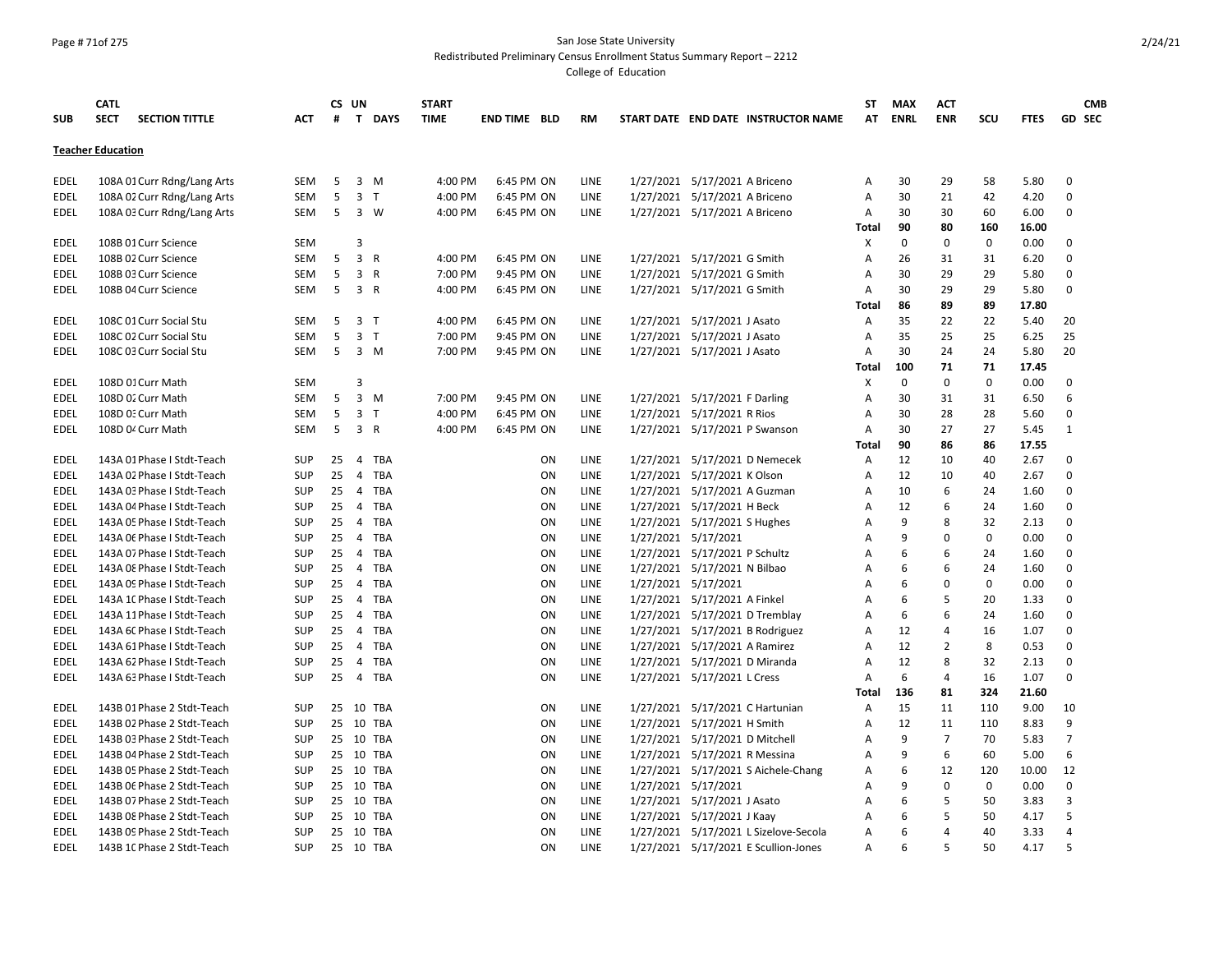# Page # 72of 275 San Jose State University

Redistributed Preliminary Census Enrollment Status Summary Report – 2212

|             | <b>CATL</b>                          |            |    | CS UN          |              | <b>START</b> |                     |           |             |                                     | ST             | <b>MAX</b>  | <b>ACT</b>     |             |             | <b>CMB</b>     |
|-------------|--------------------------------------|------------|----|----------------|--------------|--------------|---------------------|-----------|-------------|-------------------------------------|----------------|-------------|----------------|-------------|-------------|----------------|
| <b>SUB</b>  | <b>SECT</b><br><b>SECTION TITTLE</b> | <b>ACT</b> | #  | T              | <b>DAYS</b>  | <b>TIME</b>  | <b>END TIME BLD</b> |           | <b>RM</b>   | START DATE END DATE INSTRUCTOR NAME | AT             | <b>ENRL</b> | <b>ENR</b>     | SCU         | <b>FTES</b> | <b>GD SEC</b>  |
| <b>EDEL</b> | 143B 11 Phase 2 Stdt-Teach           | <b>SUP</b> |    |                | 25 10 TBA    |              |                     | ON        | <b>LINE</b> | 1/27/2021 5/17/2021 D Nemecek       | A              | 3           | $\mathbf{1}$   | 10          | 0.83        | 1              |
| EDEL        | 143B 12 Phase 2 Stdt-Teach           | SUP        |    |                | 25 10 TBA    |              |                     | ON        | LINE        | 1/27/2021 5/17/2021                 | Α              | 3           | 0              | 0           | 0.00        | $\mathbf 0$    |
| EDEL        | 143B 6C Phase 2 Stdt-Teach           | SUP        |    |                | 25 10 TBA    |              |                     | ON        | LINE        | 1/27/2021 5/17/2021                 | A              | 10          | 0              | 0           | 0.00        | 0              |
| EDEL        | 143B 61 Phase 2 Stdt-Teach           | <b>SUP</b> |    |                | 25 10 TBA    |              |                     | ON        | LINE        | 1/27/2021 5/17/2021 A Ramirez       | A              | 3           | 4              | 40          | 3.33        | $\overline{4}$ |
| EDEL        | 143B 62 Phase 2 Stdt-Teach           | <b>SUP</b> |    |                | 25 10 TBA    |              |                     | ON        | <b>LINE</b> | 1/27/2021 5/17/2021                 | A              | 3           | $\Omega$       | $\mathbf 0$ | 0.00        | 0              |
|             |                                      |            |    |                |              |              |                     |           |             |                                     | <b>Total</b>   | 106         | 71             | 710         | 58.33       |                |
| EDEL        | 294 81 HithandSpecEdTeachers         | SEM        | 6  | 3              | TBA          |              |                     | ON        | LINE        | 1/27/2021 5/17/2021 C Rabin         | Α              | 30          | 26             | 78          | 5.20        | 0              |
| EDEL        | 294 82 HithandSpecEdTeachers         | SEM        | 6  | 3              | TBA          |              |                     | ON        | LINE        | 1/27/2021 5/17/2021 J Madigan       | Α              | 35          | 29             | 87          | 5.80        | 0              |
| EDEL        | 294 83 HlthandSpecEdTeachers         | <b>SEM</b> | 6  | 3              | TBA          |              |                     | ON        | <b>LINE</b> | 1/27/2021 5/17/2021 J Madigan       | Α              | 35          | 34             | 102         | 6.80        | $\mathbf 0$    |
| EDEL        | 294 84 HithandSpecEdTeachers         | SEM        |    | 3              |              |              |                     |           |             |                                     | X              | 0           | 0              | $\mathbf 0$ | 0.00        | $\mathbf 0$    |
| EDEL        | 294 85 HlthandSpecEdTeachers         | SEM        | 6  | 3              | TBA          |              |                     | ON        | LINE        | 1/27/2021 5/17/2021 S Cook          | Α              | 35          | 33             | 99          | 6.65        | 1              |
| EDEL        | 294 86 HlthandSpecEdTeachers         | SEM        | 6  | $\overline{3}$ | TBA          |              |                     | ON        | LINE        | 1/27/2021 5/17/2021 S Cook          | Α              | 35          | 33             | 99          | 6.60        | $\mathbf 0$    |
|             |                                      |            |    |                |              |              |                     |           |             |                                     | Total          | 170         | 155            | 465         | 31.05       |                |
| <b>EDSC</b> | 182 01 Assessment/Evaluation         | <b>SEM</b> | 5  | 3              | W            | 4:00 PM      | 6:45 PM ON          |           | <b>LINE</b> | 1/27/2021 5/17/2021 C Holmberg      | A              | 30          | 23             | 69          | 4.60        | $\mathbf 0$    |
| EDSC        | 182 02 Assessment/Evaluation         | SEM        | 5  | 3              | $\mathsf{R}$ | 7:00 PM      | 9:45 PM ON          |           | LINE        | 1/27/2021 5/17/2021 C Holmberg      | A              | 30          | 29             | 87          | 5.90        | $\overline{2}$ |
| <b>EDSC</b> | 182 03 Assessment/Evaluation         | <b>SEM</b> |    | 3              |              |              |                     |           |             |                                     | X              | 0           | 0              | 0           | 0.00        | $\Omega$       |
|             |                                      |            |    |                |              |              |                     |           |             |                                     | <b>Total</b>   | 60          | 52             | 156         | 10.50       |                |
| <b>EDSC</b> | 184X 01 Stdt Tchg I                  | <b>SUP</b> | 36 | 6              | TBA          |              |                     | ON        | <b>LINE</b> | 1/27/2021 5/17/2021 M Felton        | $\overline{A}$ | 15          | 5              | 30          | 2.00        | $\Omega$       |
| <b>EDSC</b> | 184X 02 Stdt Tchg I                  | SUP        | 36 | 6              | TBA          |              |                     | ON        | LINE        | 1/27/2021 5/17/2021 K Aguilar       | Α              | 15          | 4              | 24          | 1.60        | $\mathbf 0$    |
| EDSC        | 184X 03 Stdt Tchg I                  | <b>SUP</b> | 36 | 6              | TBA          |              |                     | ON        | LINE        | 1/27/2021 5/17/2021 C Hewko         | Α              | 15          | 3              | 18          | 1.20        | 0              |
| <b>EDSC</b> | 184X 04 Stdt Tchg I                  | <b>SUP</b> | 36 | 6              | TBA          |              |                     | ON        | LINE        | 1/27/2021 5/17/2021 R Calonico      | Α              | 15          | 5              | 30          | 2.00        | 0              |
| <b>EDSC</b> | 184X 05 Stdt Tchg I                  | <b>SUP</b> | 36 | 6              | <b>TBA</b>   |              |                     | ON        | LINE        | 1/27/2021 5/17/2021 M Haggerty      | A              | 15          | 5              | 30          | 2.00        | $\mathbf 0$    |
| <b>EDSC</b> | 184X 06 Stdt Tchg I                  | <b>SUP</b> | 36 | 6              | TBA          |              |                     | ON        | LINE        | 1/27/2021 5/17/2021 L Bernbaum      | Α              | 15          | 6              | 36          | 2.40        | 0              |
| EDSC        | 184X 07 Stdt Tchg I                  | SUP        | 36 | 6              | TBA          |              |                     | ON        | LINE        | 1/27/2021 5/17/2021 R McKay         | Α              | 15          | 5              | 30          | 2.00        | 0              |
| EDSC        | 184X 08 Stdt Tchg I                  | SUP        | 36 | 6              | TBA          |              |                     | <b>ON</b> | LINE        | 1/27/2021 5/17/2021 F Hurndon       | A              | 15          | 5              | 30          | 2.00        | $\mathbf 0$    |
| <b>EDSC</b> | 184X 09 Stdt Tchg I                  | <b>SUP</b> | 36 | 6              | TBA          |              |                     | ON        | LINE        | 1/27/2021 5/17/2021 A Huang         | A              | 15          | 6              | 36          | 2.50        | $\mathbf{1}$   |
| EDSC        | 184X 10 Stdt Tchg I                  | <b>SUP</b> | 36 | 6              | TBA          |              |                     | ON        | LINE        | 1/27/2021 5/17/2021 L Weckesser     | Α              | 15          | $\overline{4}$ | 24          | 1.60        | 0              |
| EDSC        | 184X 11 Stdt Tchg I                  | SUP        | 36 | 6              | TBA          |              |                     | ON        | LINE        | 1/27/2021 5/17/2021 C Holmberg      | Α              | 15          | 5              | 30          | 2.00        | 0              |
| EDSC        | 184X 12 Stdt Tchg I                  | SUP        | 36 |                | 6 TBA        |              |                     | ON        | LINE        | 1/27/2021 5/17/2021                 | Α              | 15          | 0              | 0           | 0.00        | 0              |
|             |                                      |            |    |                |              |              |                     |           |             |                                     | <b>Total</b>   | 180         | 53             | 318         | 21.30       |                |
| <b>EDTE</b> | 166 01 Pre Prof Exper                | <b>LEC</b> |    | 3              |              |              |                     |           |             |                                     | X              | 0           | $\Omega$       | 0           | 0.00        | 0              |
|             |                                      |            |    |                |              |              |                     |           |             |                                     | <b>Total</b>   | 0           | 0              | 0           | 0.00        |                |
| EDTE        | 18001 Indiv Studies                  | <b>SUP</b> | 78 | $\overline{2}$ | TBA          |              |                     | ON        | LINE        | 1/27/2021 5/17/2021 K Aguilar       | Α              | 10          | 7              | 14          | 0.93        | 0              |
| EDTE        | 180 02 Indiv Studies                 | <b>SUP</b> | 78 | 3              | TBA          |              |                     | ON        | LINE        | 1/27/2021 5/17/2021                 | A              | 3           | 0              | 0           | 0.00        | $\mathbf 0$    |
| <b>EDTE</b> | 180 03 Indiv Studies                 | <b>SUP</b> |    |                | 78 1 TBA     |              |                     | ON        | LINE        | 1/27/2021 5/17/2021                 | A              | 3           | 0              | $\mathbf 0$ | 0.00        | $\mathbf 0$    |
|             |                                      |            |    |                |              |              |                     |           |             |                                     | Total          | 16          | $\overline{7}$ | 14          | 0.93        |                |
| EDTE        | 208 01 Educ Sociology                | SEM        |    | 3              |              |              |                     |           |             |                                     | X              | 0           | 0              | 0           | 0.00        | 0              |
| EDTE        | 208 02 Educ Sociology                | <b>SEM</b> |    | 3              |              |              |                     |           |             |                                     | X              | 0           | 0              | 0           | 0.00        | $\mathbf 0$    |
| <b>EDTE</b> | 208 03 Educ Sociology                | <b>SEM</b> | 5  | 3              | M            | 4:00 PM      | 6:45 PM ON          |           | LINE        | 1/27/2021 5/17/2021 S Vecellio      | A              | 30          | 27             | 81          | 5.40        | $\mathbf 0$    |
| <b>EDTE</b> | 208 04 Educ Sociology                | <b>SEM</b> | 5  | 3              | W            | 4:00 PM      | 6:45 PM ON          |           | <b>LINE</b> | 1/27/2021 5/17/2021 C Rabin         | A              | 30          | 22             | 66          | 4.40        | $\mathbf 0$    |
| EDTE        | 208 10 Educ Sociology                | SEM        | 5  | 3              | M            | 4:00 PM      | 6:45 PM ON          |           | LINE        | 1/27/2021 5/17/2021 L Poza          | Α              | 35          | 25             | 75          | 5.00        | $\mathbf 0$    |
| EDTE        | 208 11 Educ Sociology                | SEM        | 5  | 3              | W            | 7:00 PM      | 9:45 PM ON          |           | LINE        | 1/27/2021 5/17/2021 S Vecellio      | A              | 35          | 19             | 57          | 3.85        | $\mathbf{1}$   |
|             |                                      |            |    |                |              |              |                     |           |             |                                     | Total          | 130         | 93             | 279         | 18.65       |                |
| EDTE        | 224 01 Ed Psych Seminar              | <b>SEM</b> | 5  | 3              | M            | 7:00 PM      | 9:45 PM ON          |           | LINE        | 1/27/2021 5/17/2021 S Cooper        | A              | 30          | 27             | 81          | 5.40        | 0              |
| <b>EDTE</b> | 224 02 Ed Psych Seminar              | <b>SEM</b> | 5  | $\overline{3}$ | <b>W</b>     | 4:00 PM      | 6:45 PM ON          |           | LINE        | 1/27/2021 5/17/2021 R Marachi       | A              | 30          | 22             | 66          | 4.40        | $\mathbf 0$    |
| <b>EDTE</b> | 224 03 Ed Psych Seminar              | <b>SEM</b> | 5  | $\overline{3}$ | W            | 7:00 PM      | 9:45 PM ON          |           | LINE        | 1/27/2021 5/17/2021 R Marachi       | Α              | 30          | 27             | 81          | 5.45        | $\mathbf{1}$   |
|             |                                      |            |    |                |              |              |                     |           |             |                                     |                |             |                |             |             |                |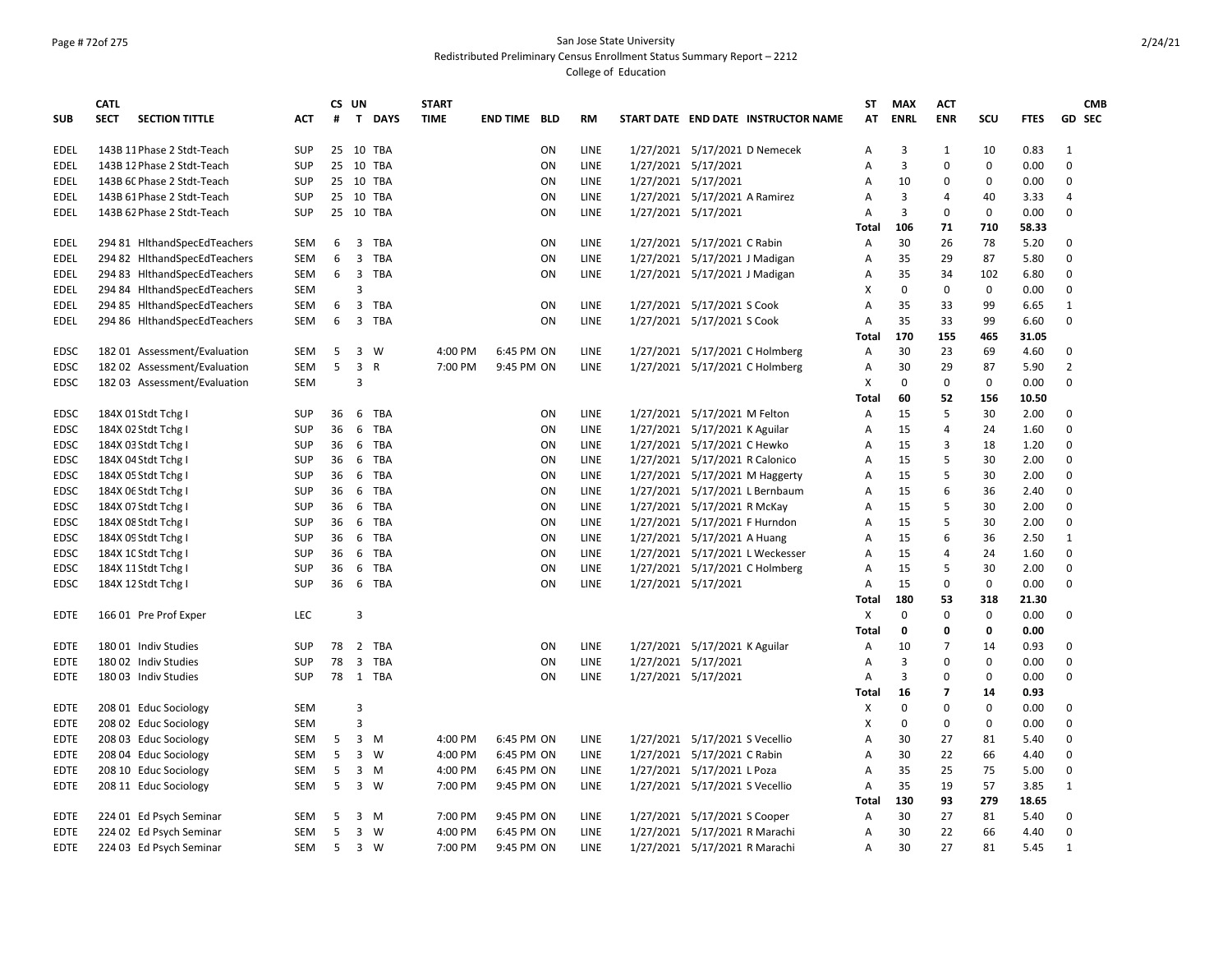# Page # 73of 275 San Jose State University

Redistributed Preliminary Census Enrollment Status Summary Report – 2212

College of Education

|             | <b>CATL</b> |                           |            |    | CS UN          |              | <b>START</b> |                     |           |           |           |                                      | <b>ST</b>    | <b>MAX</b>  | <b>ACT</b>  |     |             | <b>CMB</b>     |
|-------------|-------------|---------------------------|------------|----|----------------|--------------|--------------|---------------------|-----------|-----------|-----------|--------------------------------------|--------------|-------------|-------------|-----|-------------|----------------|
| <b>SUB</b>  | <b>SECT</b> | <b>SECTION TITTLE</b>     | <b>ACT</b> | #  |                | T DAYS       | <b>TIME</b>  | <b>END TIME BLD</b> |           | <b>RM</b> |           | START DATE END DATE INSTRUCTOR NAME  | AT           | <b>ENRL</b> | <b>ENR</b>  | SCU | <b>FTES</b> | <b>GD SEC</b>  |
| <b>EDTE</b> |             | 224 10 Ed Psych Seminar   | <b>SEM</b> | 5  | 3              | $\mathsf{T}$ | 12:00 PM     | 2:45 PM ON          |           | LINE      |           | 1/27/2021 5/17/2021 S Cooper         | A            | 35          | 26          | 78  | 5.20        | 0              |
| <b>EDTE</b> |             | 224 11 Ed Psych Seminar   | <b>SEM</b> | 5  | $\overline{3}$ | W            | 7:00 PM      | 9:45 PM ON          |           | LINE      |           | 1/27/2021 5/17/2021 S Cooper         | A            | 30          | 25          | 75  | 5.05        | 1              |
|             |             |                           |            |    |                |              |              |                     |           |           |           |                                      | Total        | 155         | 127         | 381 | 25.50       |                |
| <b>EDTE</b> |             | 250 01 Qual Res in Educ   | <b>SEM</b> | 5  | 3              | W            | 7:00 PM      | 9:45 PM ON          |           | LINE      |           | 1/27/2021 5/17/2021 J Maleksalehi    | A            | 26          | 24          | 72  | 4.80        | $\Omega$       |
| <b>EDTE</b> |             | 250 02 Qual Res in Educ   | <b>SEM</b> | 5  | 3              | T            | 7:00 PM      | 9:45 PM ON          |           | LINE      |           | 1/27/2021 5/17/2021 G Smith          | A            | 26          | 26          | 78  | 5.20        | $\mathbf 0$    |
| <b>EDTE</b> |             | 250 03 Qual Res in Educ   | <b>SEM</b> | 5  | $\overline{3}$ | M            | 4:00 PM      | 6:45 PM ON          |           | LINE      |           | 1/27/2021 5/17/2021 E Scullion-Jones | A            | 26          | 28          | 84  | 5.60        | $\mathbf 0$    |
| EDTE        |             | 250 10 Qual Res in Educ   | SEM        | 5  | 3              | M            | 7:00 PM      | 9:45 PM ON          |           | LINE      |           | 1/27/2021 5/17/2021 J Maleksalehi    | Α            | 30          | 27          | 81  | 5.40        | $\mathbf 0$    |
| <b>EDTE</b> |             | 250 11 Qual Res in Educ   | <b>SEM</b> | 5  | $\overline{3}$ | W            | 4:00 PM      | 6:45 PM ON          |           | LINE      |           | 1/27/2021 5/17/2021 J Maleksalehi    | A            | 30          | 28          | 84  | 5.60        | $\Omega$       |
|             |             |                           |            |    |                |              |              |                     |           |           |           |                                      | Total        | 138         | 133         | 399 | 26.60       |                |
| <b>EDTE</b> |             | 260 01 Cr Pers Sch Pl Dem | <b>SEM</b> | 5  | 3              | W            | 4:00 PM      | 6:45 PM ON          |           | LINE      |           | 1/27/2021 5/17/2021 K Cross          | A            | 30          | 25          | 75  | 5.00        | 0              |
| <b>EDTE</b> |             | 260 02 Cr Pers Sch Pl Dem | <b>SEM</b> |    | 3              |              |              |                     |           |           |           |                                      | X            | 0           | $\mathbf 0$ | 0   | 0.00        | 0              |
| <b>EDTE</b> |             | 260 03 Cr Pers Sch Pl Dem | <b>SEM</b> | 5  | 3              | M            | 7:00 PM      | 9:45 PM ON          |           | LINE      | 1/27/2021 | 5/17/2021 L Kassab                   | A            | 30          | 32          | 96  | 6.40        | 0              |
| <b>EDTE</b> |             | 260 04 Cr Pers Sch Pl Dem | <b>SEM</b> | 5  | 3              | W            | 7:00 PM      | 9:45 PM ON          |           | LINE      | 1/27/2021 | 5/17/2021 K Cross                    | A            | 30          | 26          | 78  | 5.20        | 0              |
| <b>EDTE</b> |             | 260 10 Cr Pers Sch Pl Dem | <b>SEM</b> | 5  | 3              | $\mathsf{R}$ | 4:00 PM      | 6:45 PM ON          |           | LINE      | 1/27/2021 | 5/17/2021 L Kassab                   | A            | 33          | 30          | 90  | 6.05        | 1              |
| <b>EDTE</b> |             | 260 11 Cr Pers Sch Pl Dem | <b>SEM</b> | 5  |                | 3 R          | 4:00 PM      | 6:45 PM ON          |           | LINE      | 1/27/2021 | 5/17/2021 N Ramos-Beban              | A            | 33          | 29          | 87  | 5.80        | 0              |
| <b>EDTE</b> |             | 260 12 Cr Pers Sch Pl Dem | <b>SEM</b> |    | 3              |              |              |                     |           |           |           |                                      | $\times$     | $\mathbf 0$ | $\mathbf 0$ | 0   | 0.00        | $\Omega$       |
|             |             |                           |            |    |                |              |              |                     |           |           |           |                                      | <b>Total</b> | 156         | 142         | 426 | 28.45       |                |
| <b>EDTE</b> |             | 262 01 L2 Lang/Lit Devlt  | <b>SEM</b> | 5  | 3              | W            | 4:00 PM      | 6:45 PM ON          |           | LINE      |           | 1/27/2021 5/17/2021 B Rodriguez      | A            | 30          | 27          | 81  | 5.40        | $\Omega$       |
| <b>EDTE</b> |             | 262 02 L2 Lang/Lit Devlt  | <b>SEM</b> | 5  | $\overline{3}$ | $\mathsf{T}$ | 4:00 PM      | 6:45 PM ON          |           | LINE      |           | 1/27/2021 5/17/2021 D Whitenack      | A            | 30          | 27          | 81  | 5.40        | $\mathbf 0$    |
| <b>EDTE</b> |             | 262 03 L2 Lang/Lit Devlt  | <b>SEM</b> |    | 3              |              |              |                     |           |           |           |                                      | X            | $\mathbf 0$ | $\mathbf 0$ | 0   | 0.00        | $\mathbf 0$    |
| <b>EDTE</b> |             | 262 10 L2 Lang/Lit Devlt  | <b>SEM</b> | 5  | 3              | M            | 12:00 PM     | 2:45 PM ON          |           | LINE      | 1/27/2021 | 5/17/2021 B Rodriguez                | A            | 35          | 26          | 78  | 5.25        | $\mathbf{1}$   |
| <b>EDTE</b> |             | 262 11 L2 Lang/Lit Devlt  | <b>SEM</b> | 5  | 3              | W            | 4:00 PM      | 6:45 PM ON          |           | LINE      |           | 1/27/2021 5/17/2021 D Miranda        | A            | 30          | 25          | 75  | 5.05        | $\mathbf{1}$   |
|             |             |                           |            |    |                |              |              |                     |           |           |           |                                      | Total        | 125         | 105         | 315 | 21.10       |                |
| <b>EDTE</b> |             | 298 01 Spec Studies       | <b>SUP</b> | 48 | 3              | <b>TBA</b>   |              |                     | ON        | LINE      | 1/27/2021 | 5/17/2021 C Rabin                    | A            | 12          | 12          | 36  | 3.00        | 12             |
| EDTE        |             | 298 02 Spec Studies       | SUP        | 48 | 3              | <b>TBA</b>   |              |                     | ON        | LINE      | 1/27/2021 | 5/17/2021 J Asato                    | Α            | 12          | 13          | 39  | 3.25        | 13             |
| <b>EDTE</b> |             | 298 03 Spec Studies       | SUP        | 48 | 3              | <b>TBA</b>   |              |                     | ON        | LINE      | 1/27/2021 | 5/17/2021 G Smith                    | A            | 12          | 12          | 36  | 3.00        | 12             |
| EDTE        |             | 298 04 Spec Studies       | SUP        | 48 | 3              | <b>TBA</b>   |              |                     | <b>ON</b> | LINE      | 1/27/2021 | 5/17/2021 N Ramos-Beban              | A            | 12          | 10          | 30  | 2.50        | 10             |
| <b>EDTE</b> |             | 298 05 Spec Studies       | <b>SUP</b> | 48 | 3              | <b>TBA</b>   |              |                     | ON.       | LINE      | 1/27/2021 | 5/17/2021 N Ramos-Beban              | A            | 12          | 9           | 27  | 2.25        | 9              |
| <b>EDTE</b> |             | 298 06 Spec Studies       | <b>SUP</b> | 48 | 3              | TBA          |              |                     | ON        | LINE      | 1/27/2021 | 5/17/2021 S Vecellio                 | Α            | 12          | 12          | 36  | 2.95        | 11             |
| EDTE        |             | 298 07 Spec Studies       | <b>SUP</b> | 48 | 3              | <b>TBA</b>   |              |                     | <b>ON</b> | LINE      | 1/27/2021 | 5/17/2021                            | Α            | 12          | 0           | 0   | 0.00        | 0              |
| <b>EDTE</b> |             | 298 10 Spec Studies       | SUP        | 48 | 6              | <b>TBA</b>   |              |                     | ON.       | LINE      |           | 1/27/2021 5/17/2021 L Poza           | A            | 12          | 3           | 18  | 1.40        | $\overline{2}$ |
| <b>EDTE</b> |             | 298 11 Spec Studies       | SUP        | 48 | 6              | <b>TBA</b>   |              |                     | ON.       | LINE      |           | 1/27/2021 5/17/2021 L Kassab         | A            | 12          | 11          | 66  | 4.40        | $\mathbf 0$    |
| <b>EDTE</b> |             | 298 12 Spec Studies       | <b>SUP</b> | 48 | 6              | <b>TBA</b>   |              |                     | <b>ON</b> | LINE      |           | 1/27/2021 5/17/2021 H Schlaman       | A            | 12          | 8           | 48  | 3.20        | $\mathbf 0$    |
| <b>EDTE</b> |             | 298 13 Spec Studies       | <b>SUP</b> | 48 | 5              | <b>TBA</b>   |              |                     | ON        | LINE      | 1/27/2021 | 5/17/2021 L Poza                     | A            | 12          | 9           | 45  | 3.00        | $\mathbf 0$    |
|             |             |                           |            |    |                |              |              |                     |           |           |           |                                      | <b>Total</b> | 132         | 99          | 381 | 28.95       |                |

**Teacher Education Total 1870 1444 4574 361.77**